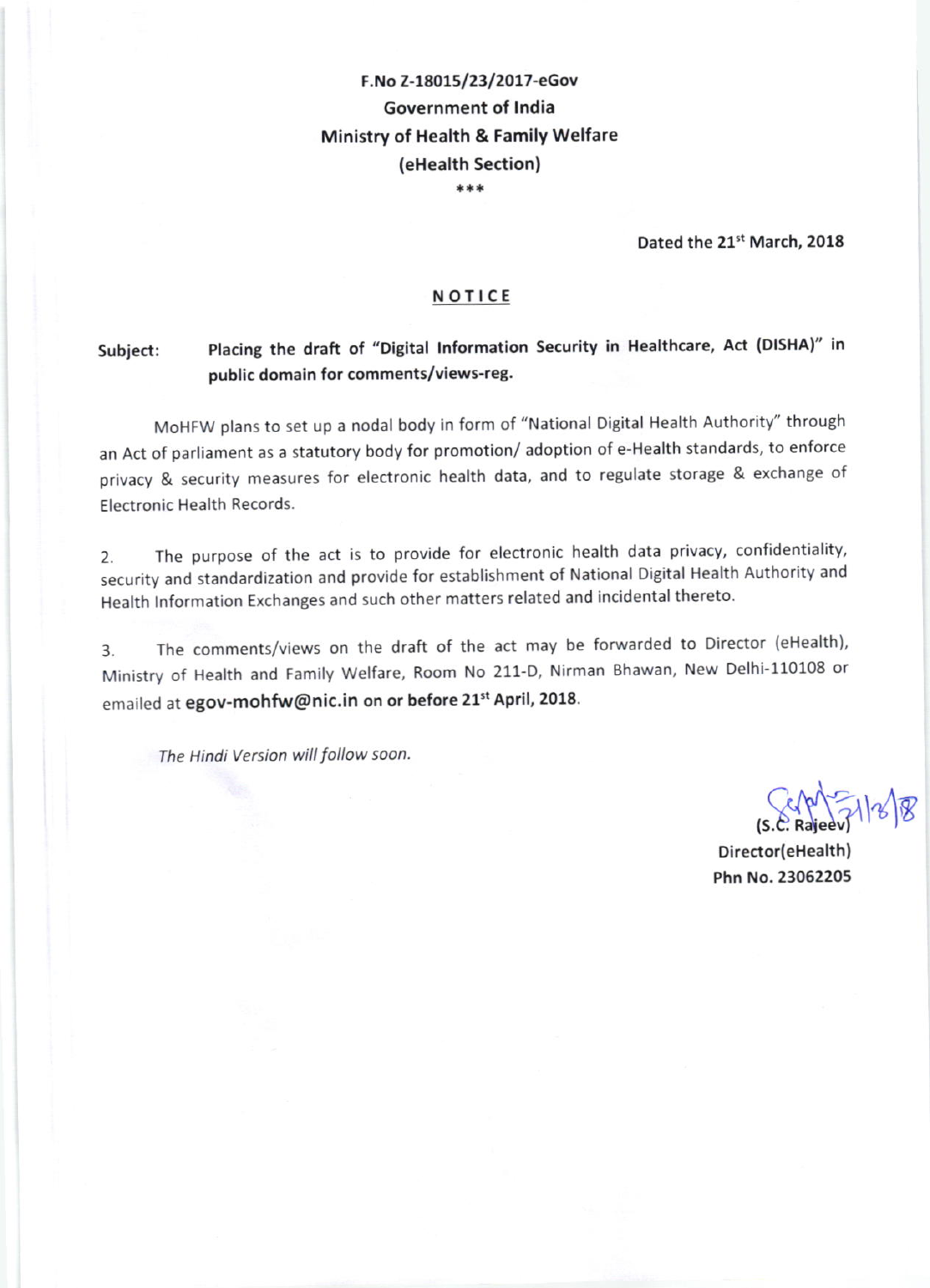# **Digital Information Security in Healthcare, Act**

*[Draft for Public Consultation]* 

**November, 2017**

**Ministry of Health & Family Welfare, Government of India**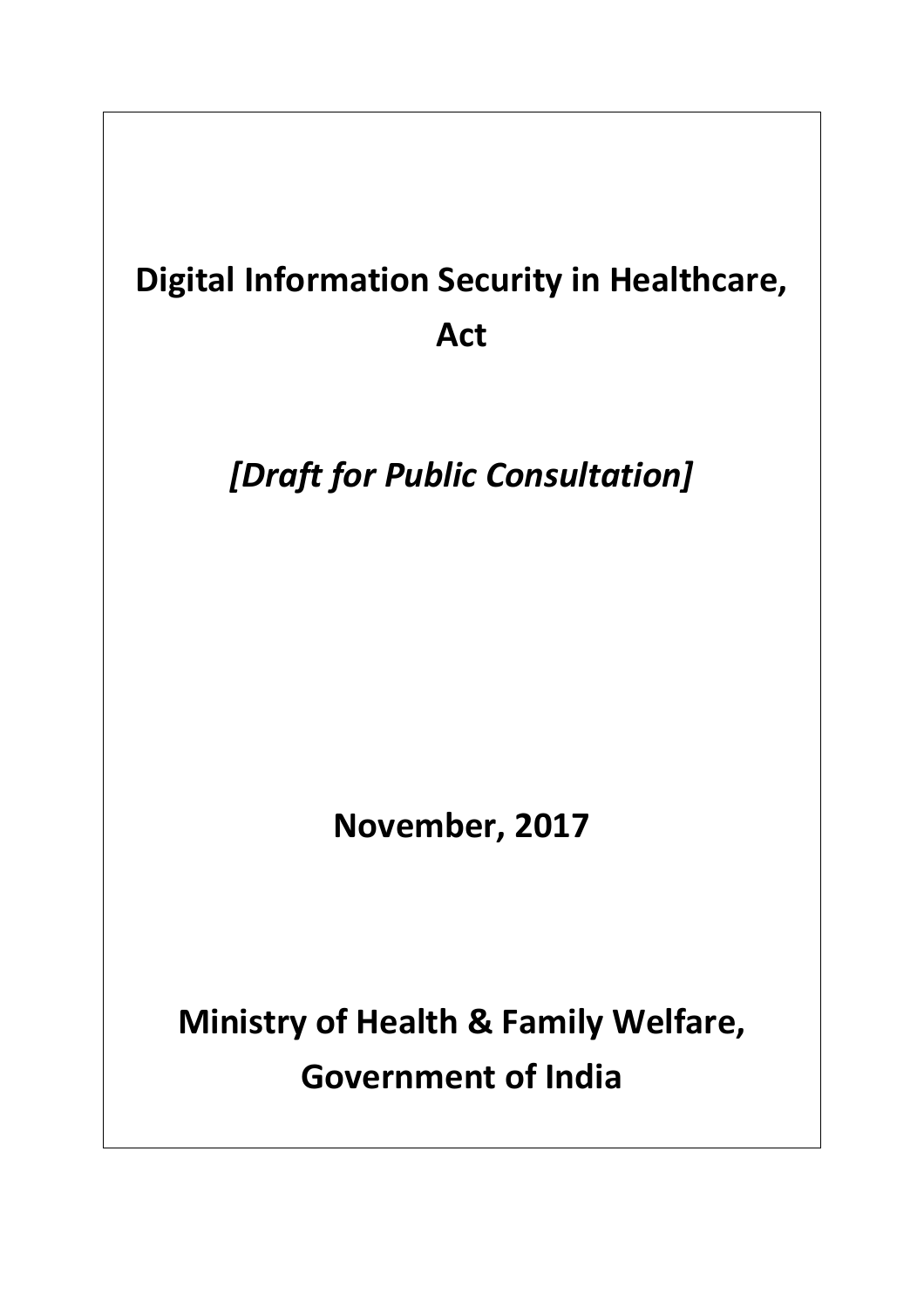# **INDEX**

| SL. NO.        | <b>PARTICULARS</b>                                                                 | <b>PAGE NO.</b> |
|----------------|------------------------------------------------------------------------------------|-----------------|
| $\mathbf{1}$   | CHAPTER I - PRELIMINARY                                                            | $\overline{2}$  |
| $\overline{2}$ | CHAPTER II - NATIONAL ELECTRONIC HEALTH AUTHORITY                                  | 6               |
|                | STATE ELECTRONIC HEALTH AUTHORITIES                                                |                 |
|                | <b>HEALTH INFORMATION EXCHANGES</b>                                                |                 |
| 3              | CHAPTER III - POWERS AND FUNCTIONS OF THE NATIONAL AND<br><b>STATE AUTHORITIES</b> | 13              |
| 4              | CHAPTER IV - DATA OWNERSHIP, SECURITY AND<br><b>STANDARDIZATION</b>                |                 |
| 5              | CHAPTER V- DIGITAL HEALTH DATA BREACH AND<br><b>CONSEQUENCES</b>                   | 24              |
| 6              | <b>CHAPTER VI- ADJUDICATING AUTHORITY</b>                                          | 27              |
| 7              | <b>CHAPTER VII- MISCELLANEOUS PROVISIONS</b>                                       | 31              |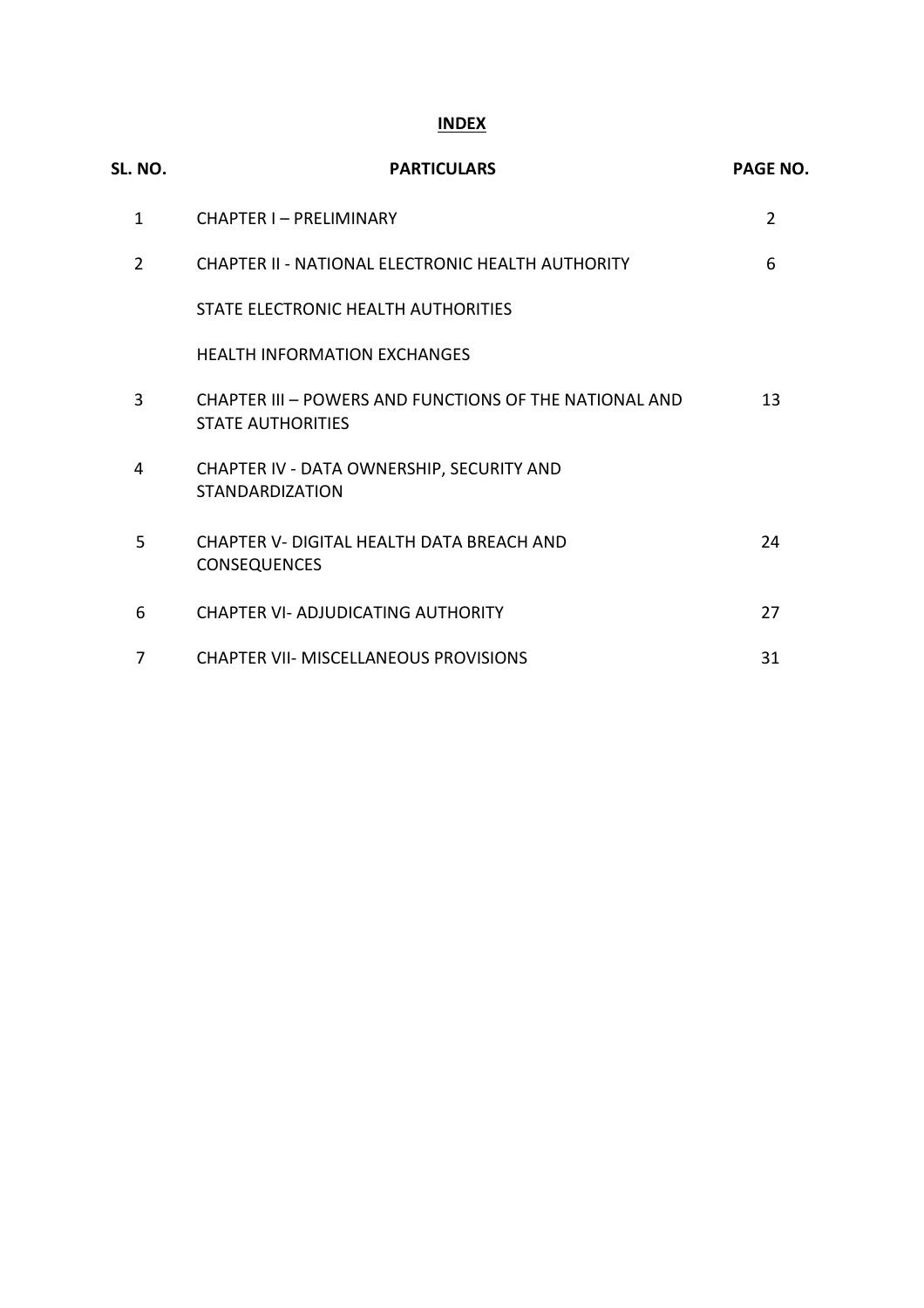# **Digital Information Security in Healthcare Act (INSERT YEAR)**

*An Act to provide for establishment of National and State eHealth Authorities and Health Information Exchanges; to standardize and regulate the processes related to collection, storing, transmission and use of digital health data; and to ensure reliability, data privacy, confidentiality and security of digital health data and such other matters related and incidental thereto.*

BE IT ENACTED by Parliament in (insert year) of the Republic of India as follows:

#### CHAPTER I PRELIMINARY

#### **1. SHORT TITLE, EXTENT**

- (1) This Act may be called as Digital Information Security in Healthcare Act (DISHA) (insert year).
- (2) It extends to whole of India except the State of Jammu and Kashmir.

#### **2. COMMENCEMENT AND APPLICATION**

(1) This Act shall come into force on such date as the Central Government may, by notification, appoint; and different dates may be appointed for different States and for different provisions of this Act.

#### **3. DEFINITIONS**

- (1) In this Act, unless the context otherwise requires,
	- (a) **'Anonymization'** means the process of permanently deleting all personally identifiable information from an individual's digital health data.
	- (b) **'Breach'** shall have the same meaning as assigned to it in Section 37 of this Act.
	- (c) **'Consent'** means expressed informed consent, whether in written or electronic form, given by the owner after understanding the nature, purpose and consequences of the collection, use, storage or disclosure of the digital health data.

Provided that consent shall include proxy consent on behalf of the owner, subject to the circumstances envisaged under this Act.

(d) **'De-identification'** means the process of removing, obscuring, redacting or delinking all personally identifiable information from an individual's digital health data in a manner that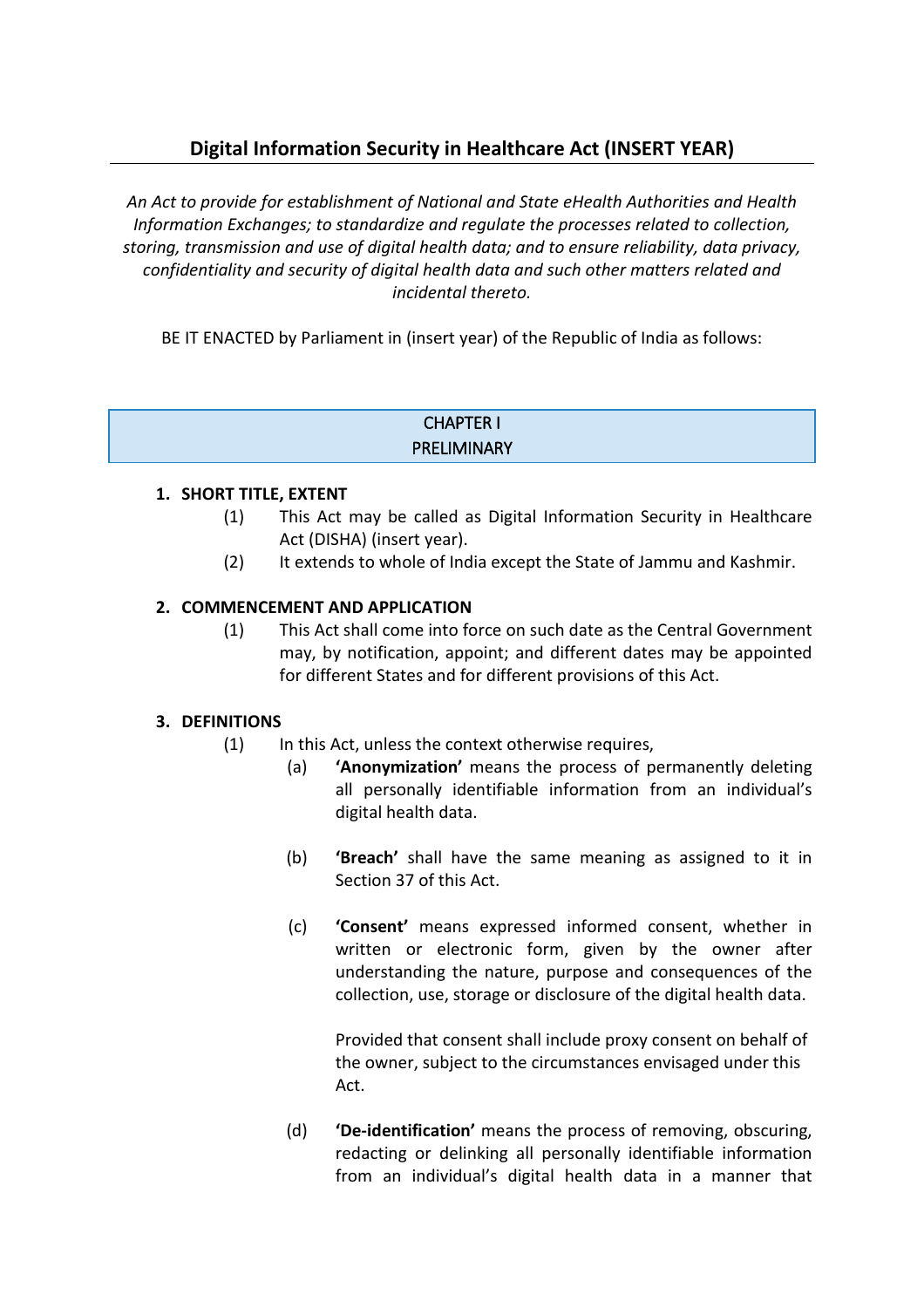eliminates the risk of unintended disclosure of the identity of the owner and such that, if necessary, the data may be linked to the owner again.

- (e) **'Digital Health Data'** means an electronic record of healthrelated information about an individual and shall include the following:
	- (i) Information concerning the physical or mental health of the individual;
	- (ii) Information concerning any health service provided to the individual;
	- (iii) Information concerning the donation by the individual of any body part or any bodily substance;
	- (iv) Information derived from the testing or examination of a body part or bodily substance of the individual;
	- (v) Information that is collected in the course of providing health services to the individual; or
	- (vi) Information relating to details of the clinical establishment accessed by the individual.
- (f) **'Entity'** includes any of the following, not being a clinical establishment:
	- (i) An individual;
	- (ii)A company;
	- (iii)A department of the Central or State Government;
	- (iv)A firm;
	- (v) An association of persons or a body of individuals, whether incorporated or not, in India or outside India; or
	- (vi) Any corporation established by or under any Central, State or Provincial Act or a Government company as defined in section 2(45) of the Companies Act, 2013;
	- (vii) Any body corporate incorporated by or under the laws of a country outside India;
	- (viii) A co-operative society registered under any law relating to cooperative societies;
	- (ix) A local authority;
	- (x) Every artificial juridical person, not falling within any of the preceding sub-clauses;
- (g) **'Guardian'** means a guardian recognised under any law for the time being in force.
- (h) **'Health Information Exchange'** means a health information exchange as established under this Act.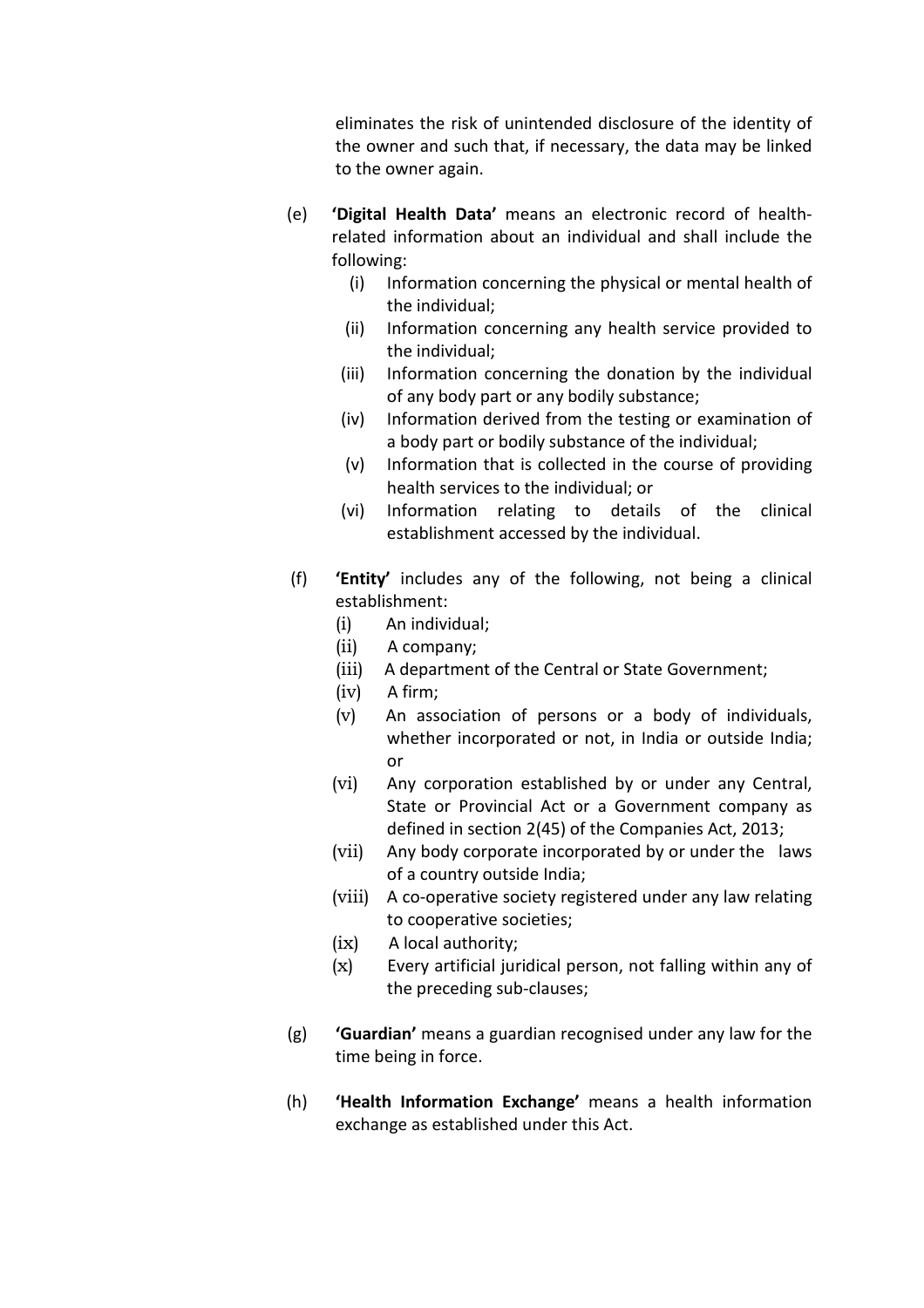(i) **'Clinical Establishment'** means (i) a hospital, maternity home, nursing home, dispensary, clinic, sanatorium or an institution by whatever name called offers services, facilities requiring diagnosis, treatment or care for illness, injury, deformity, abnormality or pregnancy in any recognised system of medicines established and administered or maintained by any person or body of persons, whether incorporated or not; or (ii) a place established as an independent entity or part of an establishment referred to in sub-clause (i), in connection with the diagnosis where pathological, bacteriological, genetic, radiological, chemical, biological investigations or other diagnostic or investigative services with the aid of laboratory or other medical equipment, are usually carried on, established and administered or maintained by any person or body of persons, whether incorporated or not,

and shall include a clinical establishment owner, controlled or managed by

- a. the Government or a department of the Government;
- b. a trust, whether public or private;
- c. a corporation (including a society) registered under a Central, Provincial or State Act, whether or not owned by the Government;
- d. a local authority;
- e. a single doctor,

but does that include the clinical establishments owned, controlled or managed by the Armed Forces. Explanation: For the purpose of this clause, "Armed Forces" means the forces constituted under the Army Act, 1950 (46 of 1950), the Air Force Act, 1950 (45 of 1950) and the Navy Act, 1957 (62 of 1957)

- (j) **'Owner'** means an individual whose digital health data is generated and processed under this Act.
- (k) **'Personally Identifiable Information'** means any information that can be used to uniquely identify, contact or locate an individual, or can be used with other sources to uniquely identify a person, and includes the information stated in Schedule I.
- (l) **'Prescribed'** shall mean rules prescribed by the Central Government or the State Governments as the case may be.
- (m) **'Relative'** with reference to the owner, means—
	- (i) spouse of the owner;
	- (ii) parents of the owner;
	- (iii) brother or sister of the owner;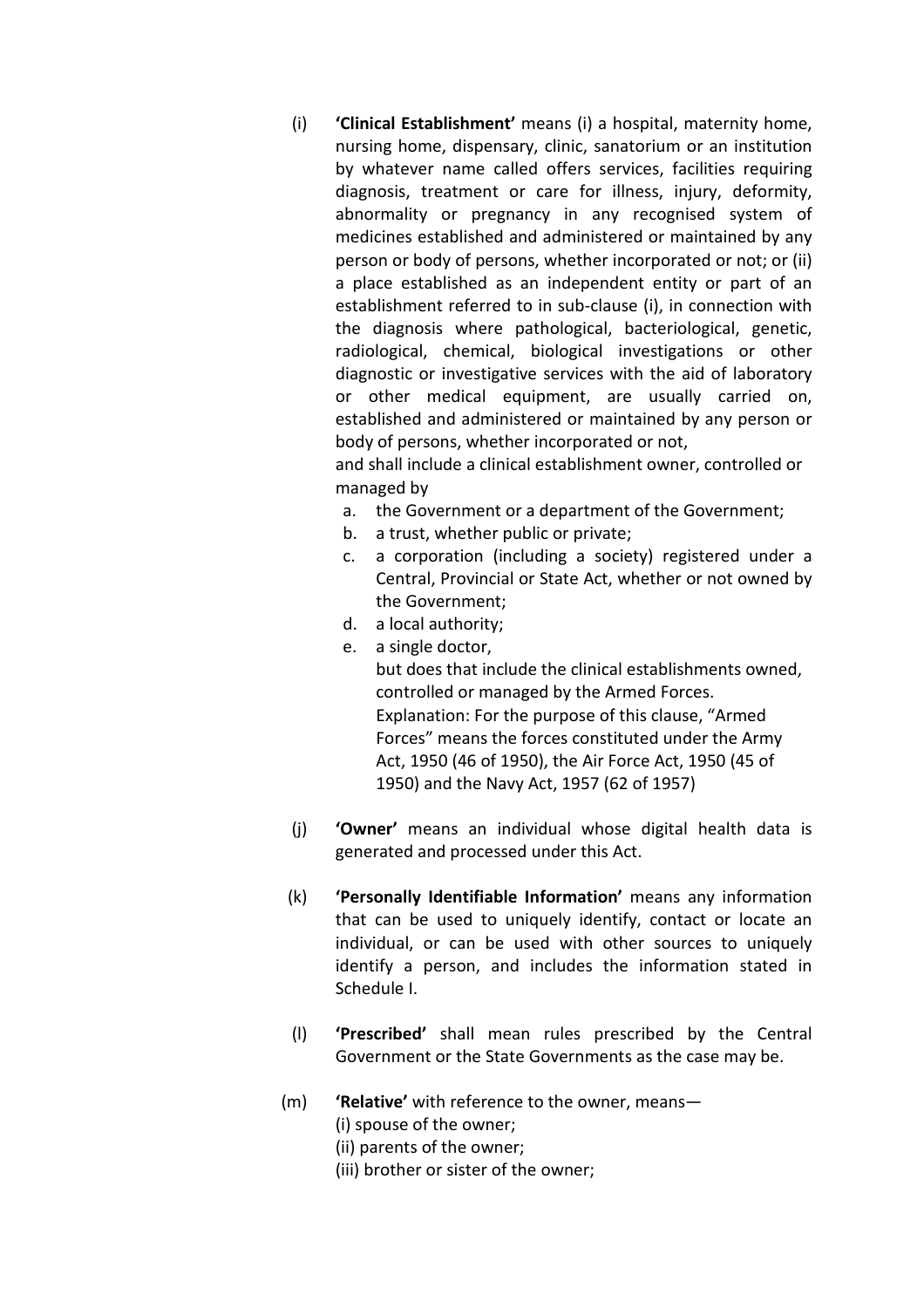(iv) brother or sister of the spouse of the owner; (v) brother or sister of either of the parents of the owner; (vi) in the absence of any of the relatives mentioned at subclauses (i) to (v), any lineal ascendant or descendant of the owner;

(vii) in the absence of any of the relatives mentioned at subclauses (i) to (vi), any lineal ascendant or descendant of the spouse of the owner;

- (n) **'Data Security'** refers directly to protection of digital health data, and specifically to the means used to protect the privacy of health information contained in digital health data that supports professionals in holding that information in confidence.
- (o) '**Sensitive health-related information**' means information, that if lost, compromised, or disclosed, could result in substantial harm, embarrassment, inconvenience, violence, discrimination or unfairness to an individual, including but not limited to, one's physical or mental health condition, sexual orientation, use of narcotic or psychotropic substances, consumption of alcohol, sexual practices, Human Immunodeficiency Virus status, Sexually Transmitted Infections treatment, and abortion.
- (p) **'serious breach'** shall have the same meaning as assigned to it in Section 38 of this Act.
- (q) **'Specified'** shall mean as specified by National eHealth Authority of India or State eHealth Authority, as the case may be.
- (r) **"need to know basis"** means the access to digital health data by a specific person for a specific and lawful purpose that is necessary for that purpose or to carry out that function.

# CHAPTER II NATIONAL ELECTRONIC HEALTH AUTHORITY OF INDIA, STATE ELECTRONIC HEALTH AUTHORITIES AND HEALTH INFORMATION EXCHANGES

#### **4. National Electronic Health Authority of India (NeHA)**

(1) The Central Government shall establish for the purposes of this Act, a National Electronic Health Authority of India, by Notification in the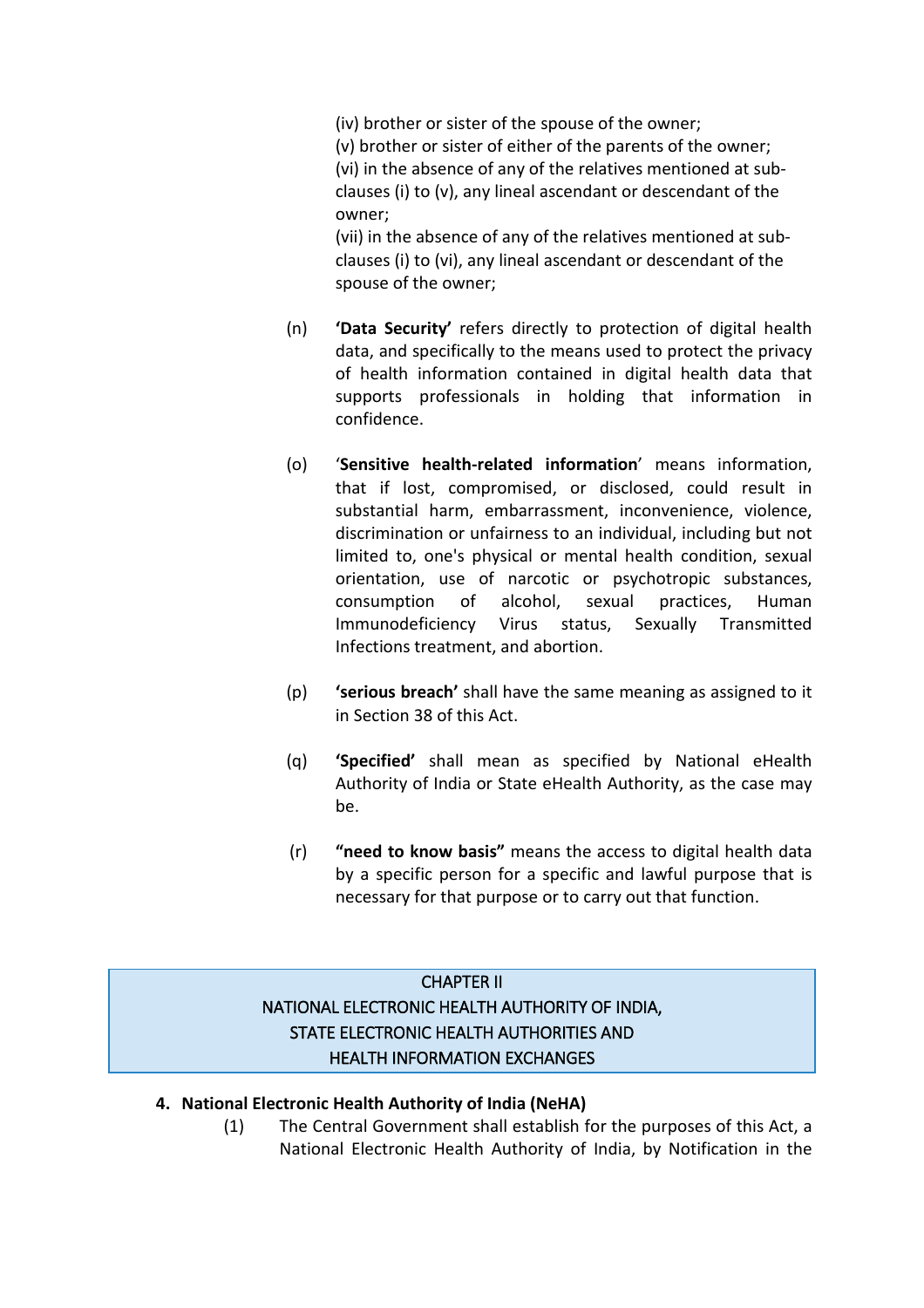Official Gazette, which may be referred to as NeHA in its abbreviated form.

(2) The National Electronic Health Authority of India, shall come into force on the same day of Notification as referred to in sub-section (1) above, unless the Central Government, specifies a separate date in the same Notification.

#### **5. Composition of National Electronic Health Authority of India**

- (1) National Electronic Health Authority of India shall consist of the following members, to be appointed by the Central Government by Notification, namely:
	- (a) A full time Chairperson;
	- (b) A member -secretary; equivalent to the rank of Joint Secretary to the Government of India
	- (c) Four full-time members to be appointed by the Central Government:

(i) One from health informatics;

(ii)One from public health;

(iii)One from law; and

(iv)One from public policy

- (d) Four ex-officio members, not less than the rank of Joint Secretary to the Government of India to be appointed by the Central Government:
	- (i) One from Ministry of Electronics and Information Technology;
	- (ii) One from Ministry of Panchayati Raj/ Ministry of Women & Child Development;
	- (iii) One from Directorate General of Health Services; and
	- (iv) One from Ministry of Law and Justice
- (2) Without prejudice to anything stated above, the Chairperson shall have the following qualifications:
	- (a) Be not more than sixty-five years of age;
	- (b) Be person of ability, integrity and standing; and have adequate knowledge and expertise of at least Fifteen years in any of the following areas or a combination thereof:
		- (i) Information Technology (IT);
		- (ii) Health Informatics; or
		- (iii) Public Health; or
		- (iv) Law; or
		- (v) Public policy.

Provided that, to be appointed as Chairperson, the person shall additionally have demonstrable qualities of leadership, institution building.

(3) The National Authority shall be a body corporate with the name specified by the Central Government in the notification under subsection (1), having perpetual succession and a common seal with power, subject to the provisions of this Act, to acquire, hold and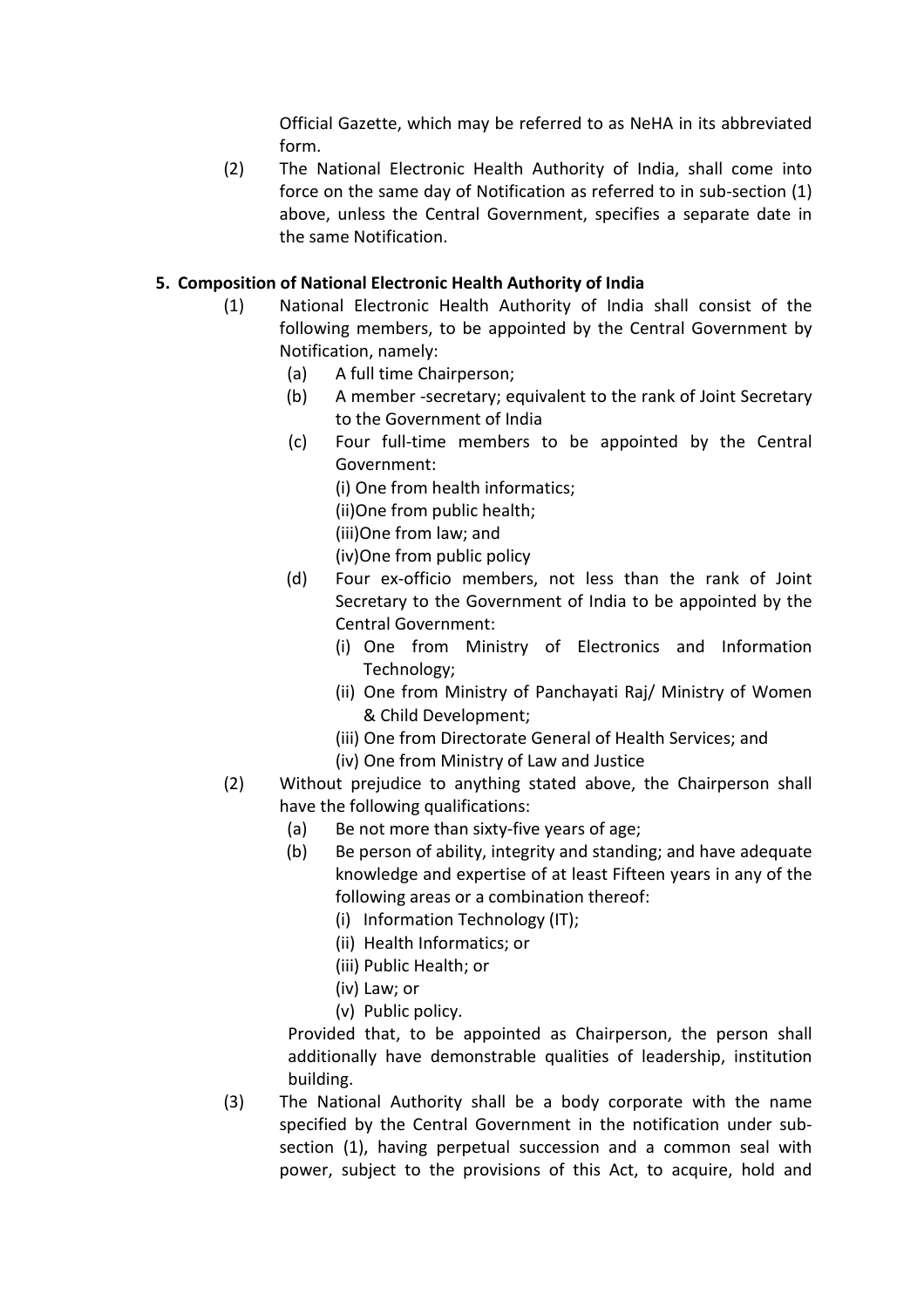dispose of property and to contract, and may, by the said name, sue or be sued.

# **6. National Executive Committee**

- (1) The Central Government shall, immediately after the notification under sub-section (1) of Section 4, constitute a National Executive Committee to assist the National Authority in the performance of its functions under this Act.
- (2) The National Executive Committee shall consist of the following members, namely:-
	- (a) Additional Secretary/Joint Secretary, ehealth as Chairperson;
	- (b) Deputy Commissioner/Assistant Commissioners as members;
	- (c) Director/Deputy Secretary as member; and
	- (d) Supported by consultants and ehealth section.
- (3) The Chairperson of the National Executive Committee may invite any other officer of the Central Government or a State Government for taking part in any meeting of the National Executive Committee and shall exercise such powers and perform such functions as may be prescribed by the Central Government in consultation with the National Authority.
- (4) The procedure to be followed by the National Executive Committee in exercise of its powers and discharge of its functions shall be such as may be prescribed by the Central Government.

#### **7. State Electronic Health Authorities**

- (1) Every State Government shall, as soon as may be after the issue of the notification under sub-section (1) of section 4, by notification in the Official Gazette, establish a State Electronic Health Authority, which may be referred to as SeHA in its abbreviated form.
- (2) The State Electronic Health Authority shall come into force on the same day of Notification as referred to in sub-section (1) above, unless the State Government, specifies a separate date in the same Notification.

#### **8. Composition of State Electronic Health Authorities**

- (1) State Electronic Health Authority shall consist of the following members, to be appointed by the State Government by Notification, namely:
	- (a) A full time Chairperson;
	- (b) Secretary in-charge of State Health Department or equivalent as member-secretary;
	- (c) Three full-time members to be appointed by the State Government:
		- (i) One from health informatics;
		- (ii) One from public health; and
		- (iii) One from law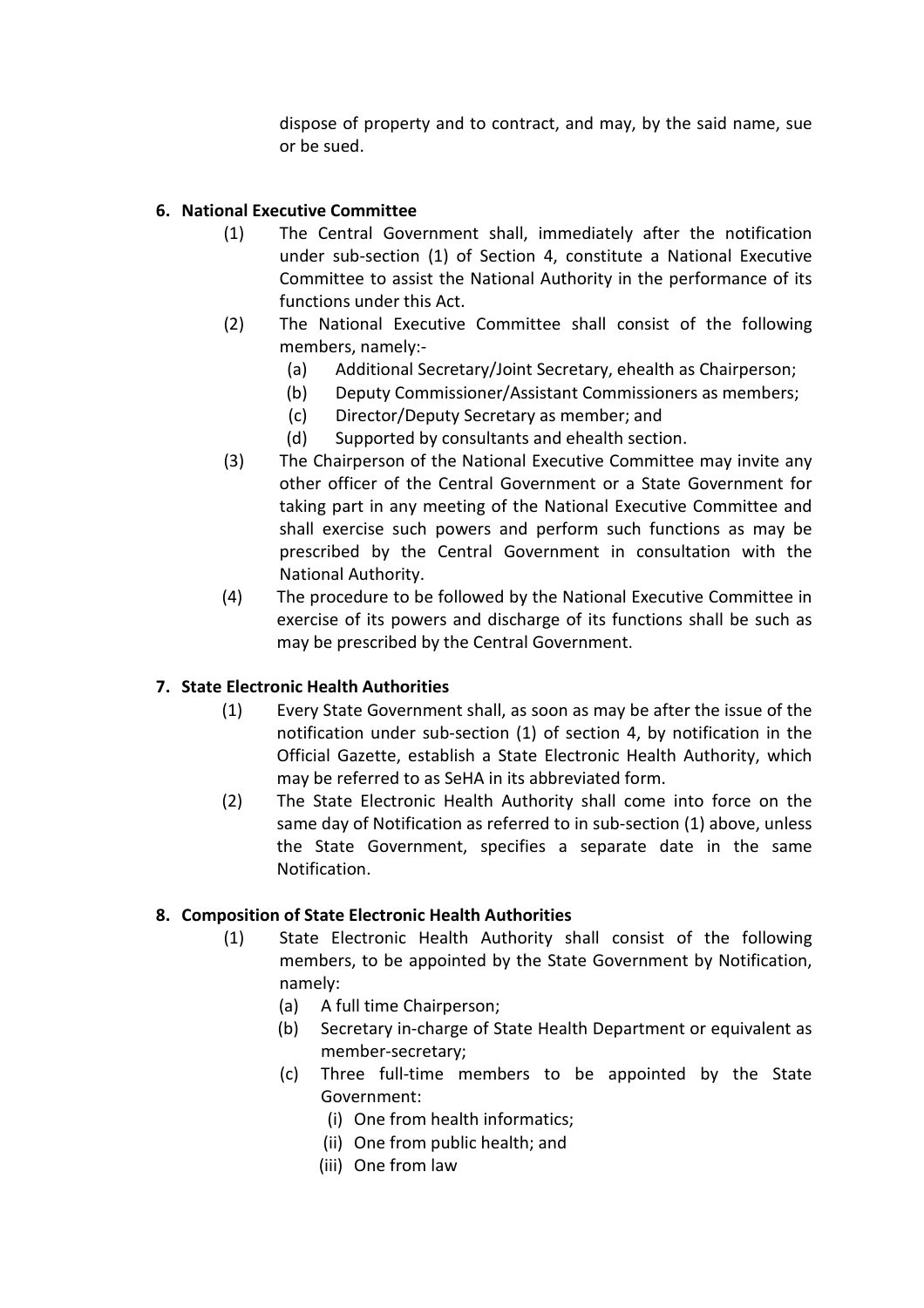- (d) Three ex-officio members to be appointed by the State Government:
	- (i) Director, State Health Services;
	- (ii) One from State Information Technology department; and
	- (iii) One from State Law department
- (2) Without prejudice to anything stated above, the Chairperson shall have the following qualifications:
	- (a) Be not more than sixty-five years of age;
	- (b) Be person of ability, integrity and standing; and have adequate knowledge and expertise of at least Twelve years in any of the following areas or a combination thereof:
		- (i) Information Technology (IT);
		- (ii) Health Informatics; or
		- (iii) Public Health; or
		- (iv) Law; or
		- (v) Public policy.

Provided that, to be appointed as Chairperson, the person shall additionally have demonstrable qualities of leadership, institution building.

(3) The State Authority shall be a body corporate with the name specified by the State Government in the notification under sub-section (1), having perpetual succession and a common seal with power, subject to the provisions of this Act, to acquire, hold and dispose of property and to contract, and may, by the said name, sue or be sued.

#### **9. State Executive Committee**

- (1) The State Government shall, immediately after issue of notification under sub-section (1) of section (7), constitute State Executive Committee to assist the State Authority in the performance of its functions, under this Act.
- (2) The State Executive Committee shall consist of the following members, namely:—
	- (a) The Secretary Health, as the Chairperson;
	- (b) Director, Health Services as member;
	- (c) Deputy Secretary ehealth as member; and
	- (d) Supported by consultants and ehealth section.
- (3) The Chairperson of the State Executive Committee shall exercise such powers and perform such functions as may be prescribed by the State Government and such other powers and functions as may be delegated to him by the State Authority.
- (4) The procedure to be followed by the State Executive Committee in exercise of its powers and discharge of its functions shall be such as may be prescribed by the State Government.

#### **10.Term of Office of Chairperson & other members of National and State Authorities**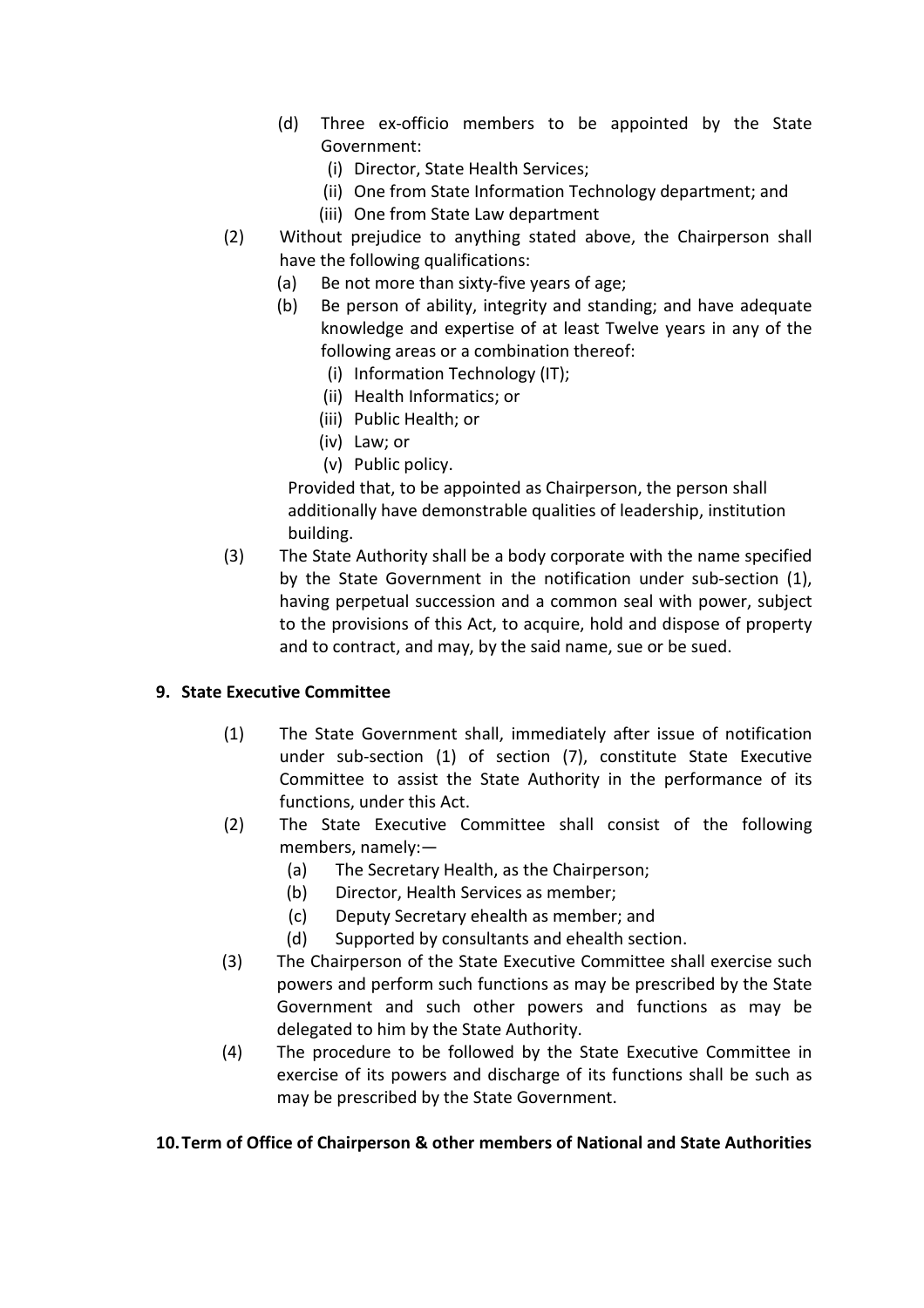- (1) The Chairperson and members of the National Authority, shall hold office for a term of three years, as the Central Government may notify in this behalf, from the date on which they enter upon their offices or until they attain the age of sixty-five, whichever is earlier.
- (2) The chairperson and members of the State Authority, shall hold office for a term of three years, as the State Government may notify in this behalf, from the date on which they enter upon their offices or until they attain the age of sixty-five, whichever is earlier.
- (3) The Chairperson and other Members, appointed as per sub-section (1) of section 5 and sub-section (1) of section 8, are eligible for reappointment for another term; provided such reappointed Chairperson or Member does not exceed sixty-five years of age.

#### **11.Salary, allowance, benefits and service conditions etc.,**

- (1) The salary or allowances or other benefits payable to and the other terms and conditions of service of the Chairperson and full-time members of the National Authority, shall be such as may be prescribed by the Central Government.
- (2) The salary or allowances or other benefits payable to and the other terms and conditions of service of the Chairperson and full-time members of the State Authorities, shall be such as may be prescribed by the State Governments.
- (3) Notwithstanding anything stated in sub-section (1) and (2) above, the salary, allowances and other conditions of service of the Chairperson or of a member shall not be varied to his disadvantage after his appointment.

#### **12. Reconstitution of the National and State Authorities**

- (1) Any vacancy caused to the office of the Chairperson or any other member of the National & State Authority shall be filled up by the Central Government, immediately or in any case, not exceeding a period of three months from the date on which such vacancy occurs.
- (2) Any vacancy caused to the office of the Chairperson or any other member of the State Authority shall be filled up by the State Government, immediately or in any case, not exceeding a period of three months from the date on which such vacancy occurs.
- (3) In the event of vacancy in the office of the Chairperson of the National or State Authority, the senior most person, from amongst the full time members, shall act as the Chairperson, till the vacancy is filled.
- (4) No act or proceeding of the National or State Authority shall be invalid merely by reason of-
	- (a) Any vacancy in, or any defect in the constitution of the Authority; or
	- (b) Any defect in the appointment of a person acting as a member of the Authority; or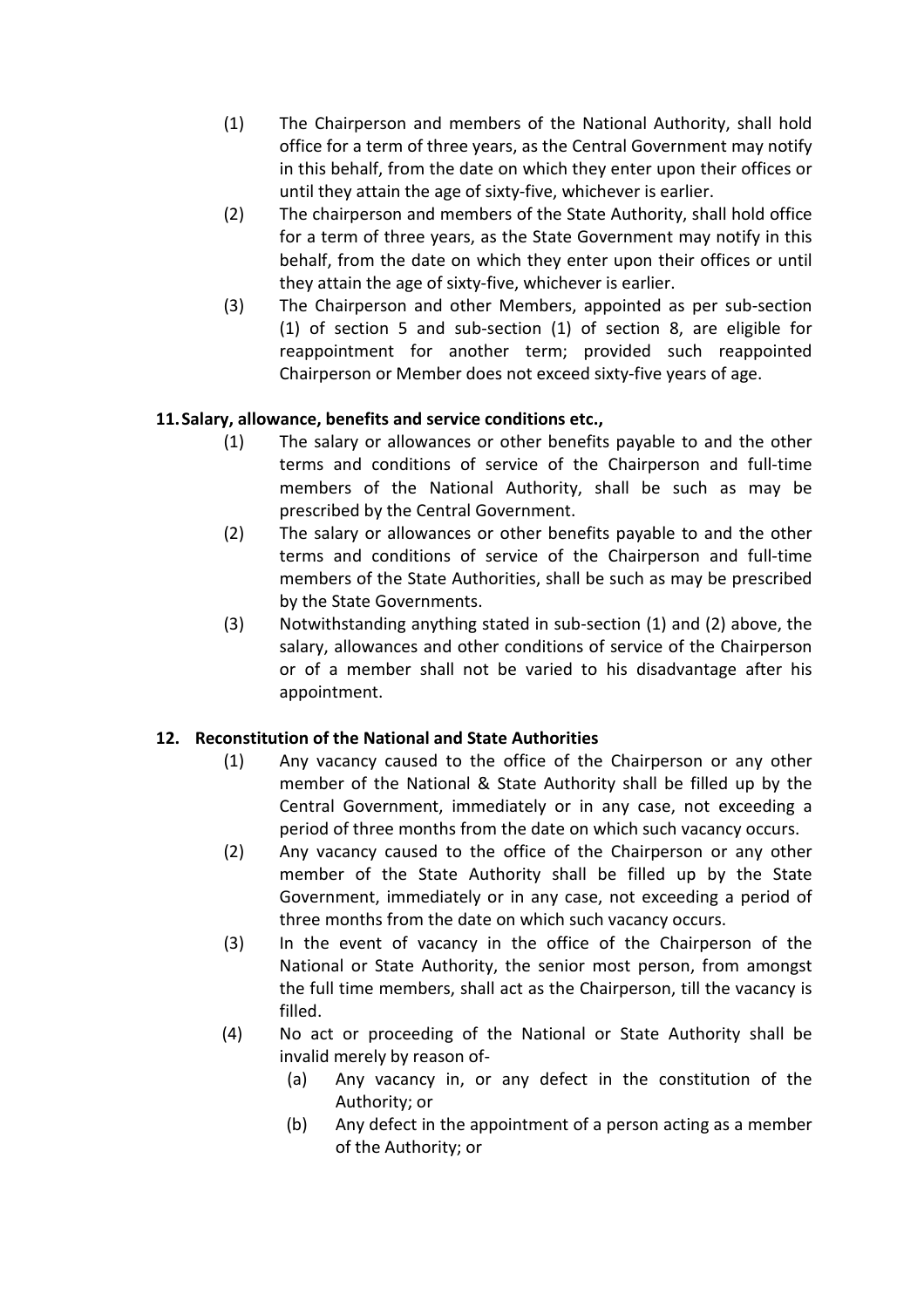(c) Any irregularity in the procedure of the Authority not affecting the merits of the case.

# **13. Temporary association of persons with National or State Authorities for particular purposes** –

- (1) The National Authority may associate with itself in such manner, and for such purposes, as may be prescribed, any person or Organisation, whose assistance and advise it may desire to obtain in performing any of its functions under this Act.
- (2) A State Authority may associate with itself in such manner, and for such purposes, as may be prescribed, any person or Organisation, whose assistance and advise it may desire to obtain in performing any of its functions under this Act.
- (3) A person associated with the National Authority or State Authorities, as the case may be, under sub-section (1) or (2) for any purpose, shall have a right to take part in the discussions of the Authority relevant to that purpose, but shall not have a right to vote at a meeting of the Authority, and shall not be a member for any other purpose.
- (4) A person associated with the National Authority or State Authorities, as the case may be, under sub-section (1) or (2) for any purpose, shall be paid such fees and allowances, for attending its meetings and for attending to any other work of the Authority, as may be prescribed.

# **14. Officers and Other Employees of the National and State Authorities**

- (1) The National Authority, in consultation with Central Government, may appoint officers and such other employees, as it considers necessary for the efficient discharge of its functions under this Act.
- (2) The State Authority, in consultation with the State Government, may appoint officers and such other employees, as it considers necessary for the efficient discharge of its functions under this Act.
- (3) The salary and allowances payable to; and the other conditions of service of the officers and other employees of the National or State Authority appointed under sub-section (1) and (2) shall be such as may be prescribed.

# **15. Meetings**

- (1) The National Authority shall meet at such times and places, and shall observe such rules of procedure in regard to the transaction of business at its meetings (including quorum at such meetings) as may be prescribed by Central Government by Rules under this Act.
- (2) The State Authority shall meet at such times and places, and shall observe such rules of procedure in regard to the transaction of business at its meetings (including quorum at such meetings) as may be prescribed by Central Government by Rules under this Act.
- (3) The chairperson of the National or State Authority, if unable to attend a meeting, any other member chosen by the members present from amongst themselves at the meeting shall preside at the meeting.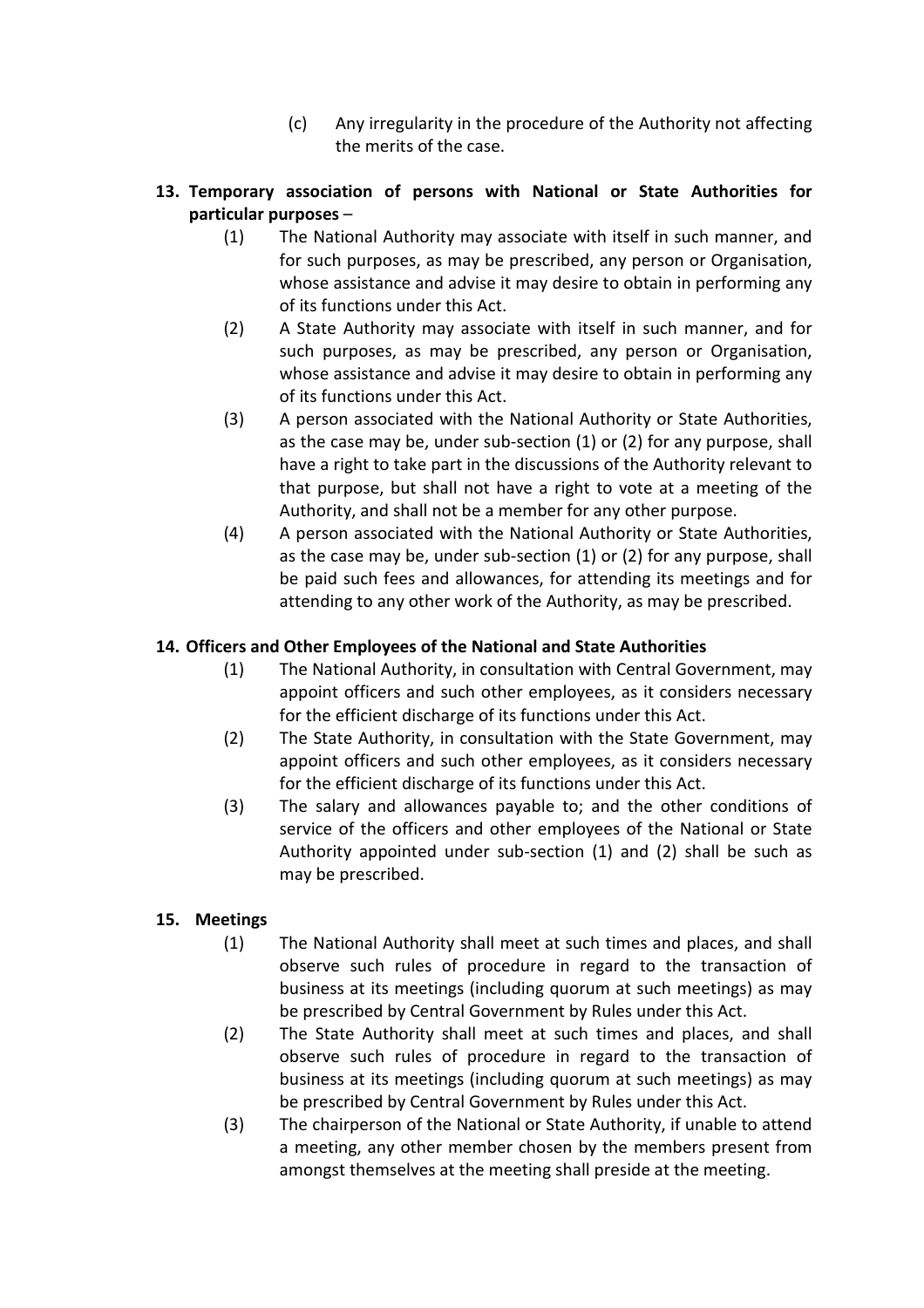#### **16. Disqualifications**

- (1) A person shall be disqualified for appointment as Chairperson or member of the National Electronic Health Authority or a State Electronic Health Authority, if he/she –
	- (i) Has been convicted and sentenced to imprisonment for an offence which, in the opinion of the Central Government, involves moral turpitude; or
	- (ii) Is an undercharged insolvent; or
	- (iii) Has been removed or dismissed from the service of the Government or a body corporate owned or controlled by the Government; or
	- (iv) Has in the opinion of the Central Government, such financial or other interest as is likely to affect prejudicially the discharge by him of his functions as a member; or
	- (v) Has such other disqualification as may be prescribed by the Central Government.

#### **17. Resignation, removal of chairperson or member of the National or State Authorities**

- (1) The Chairperson or full time member of the National Authority appointed under sub-section (1) of section 5 and the Chairperson or full time member of a State Authority appointed under sub-section (1) of section 8:
	- (a) May relinquish his/her office by submitting the resignation in writing to the Central Government or the State Government as the case may be; or
	- (b) May be removed from his/her office in accordance with the provisions of section 18.

#### **18. Removal in certain circumstances**

- (1) The Central Government or the State Government, may remove from office the Chairperson or any full-time member of the National or State Authority, who –
	- (a) Has been adjudged as an insolvent; or
	- (b) Has been convicted of an offence which, in the opinion of the Central Government, involves moral turpitude; or
	- (c) Has become physically or mentally incapable of discharging his or her functions; or
	- (d) Has acquired such financial or other interest as is likely to affect prejudicially his or her functions as the Chairman or member; or
	- (e) Has so abused his/her position as to render his or her continuance in office prejudicial to the public interest.
- (2) No such member or Chairperson shall be removed from his/her office under clause (d) or clause (e) of sub-section (1) above, unless he/she has been given a reasonable opportunity of being heard in the matter.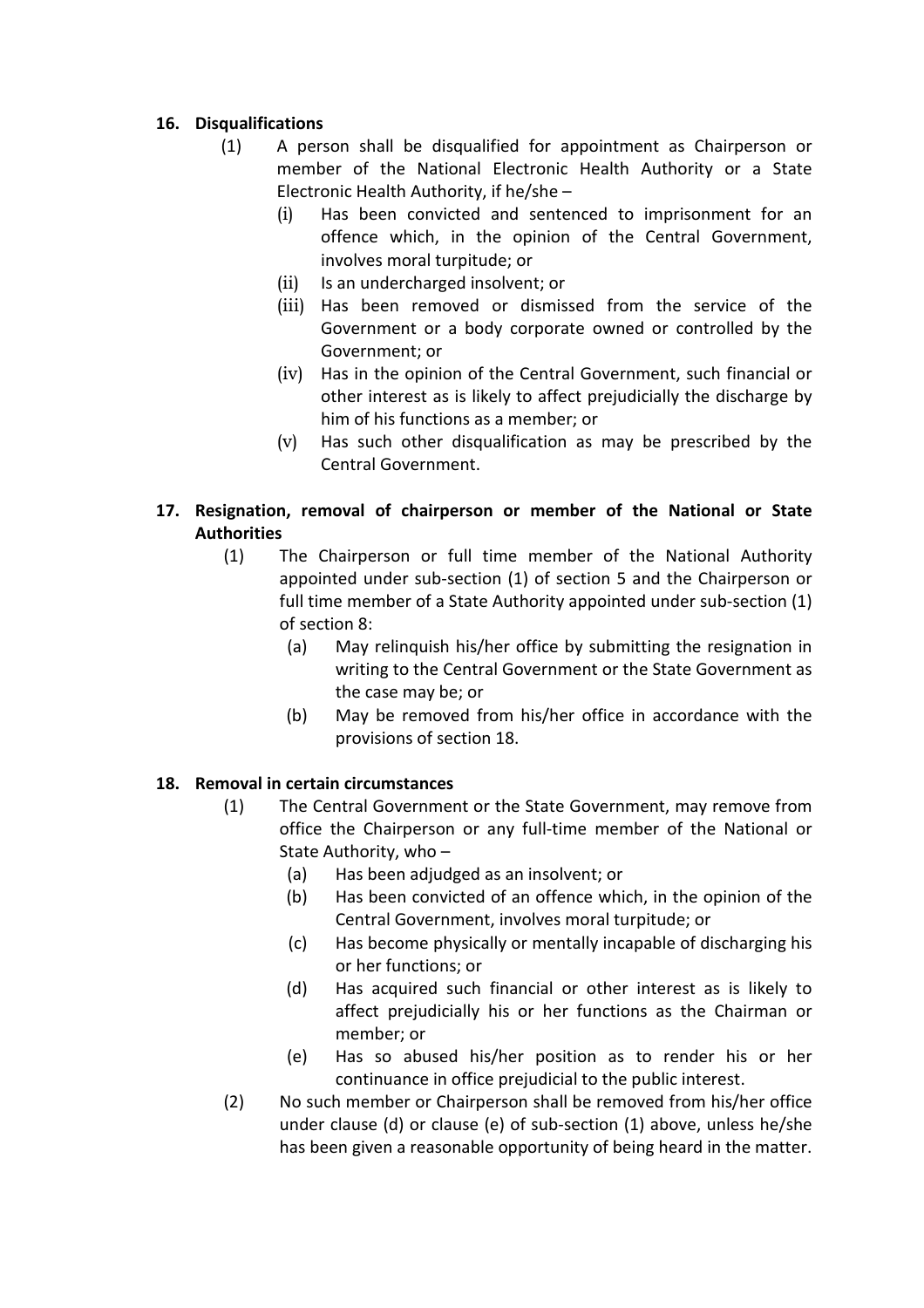#### **19. Health Information Exchanges**

- (1) The Central Government shall, by notification, establish as many Health Information Exchanges, as considered necessary, for the purposes for this Act
- (2) No entity shall function as a Health Information Exchange unless established as such by the central Government

# **20. Management of Health Information Exchange**

- (1) All Health Information Exchanges shall conduct and carry out their affairs strictly as per the norms, standards or protocols specified by the National Electronic Health Authority, from time to time, or as per the Rules prescribed by the Central Government.
- (2) Without prejudice to any other stipulations of this Act, a Health Information Exchange established under section 19 shall only employ such skilled personnel for management of its affairs as may be specified by the National Electronic Health Authority.
- (3) Conditions with respect to periodical reports, annual reports and direct inquiries may be such as may be prescribed by the Central Government.

# **21. The Chief Health Information Executive and his functions**

- (1) The Health Information Exchange shall have a Chief Health Information Executive, abbreviatedly referred to as CHIE, who shall possess such qualifications and experiences as may be prescribed by the Central Government as rules under this Act;
- (2) The Chief Health Information Executive as appointed under subsection (1) above, shall be the Chief Executive Officer and also the data controlling authority of the Health Information Exchange, and be responsible for all routine and day-to-day affairs, and in particular:
	- (a) Ensure the day-to-day affairs of the Health Information Exchange runs smoothly and as per the objectives and norms of this Act.
	- (b) Access, and process the digital health care data transmitted by the Clinical Establishments to further transmit the digital health care data, whenever required, in accordance with norms prescribed by the National Electronic Health Authority of India.
	- (c) Take appropriate measures to maintain, secure and protect the digital health care data as prescribed by the National Digital Health Authority of India.
	- (d) Notify the data breach to the owner and such other concerned.
	- (e) Store the digital health care data in prescribed mode in all situations.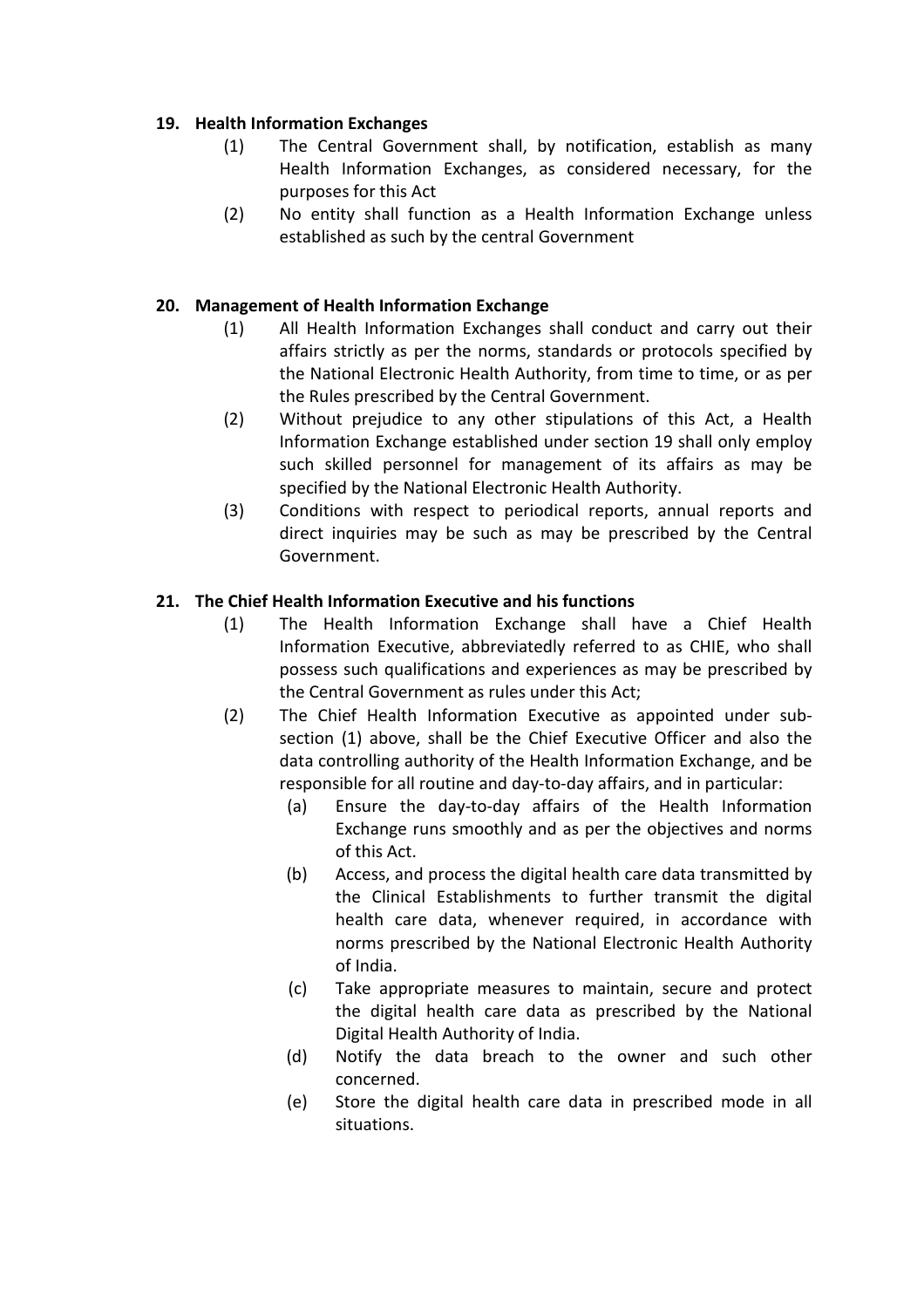#### CHAPTER III

#### POWERS AND FUNCTIONS OF THE NATIONAL AND STATE AUTHORITIES

#### **22. Powers and functions of National Electronic Health Authority of India**

- (1) The National Electronic Health Authority of India in order to ensure confidentiality and privacy of digital health data shall have the following powers and functions:
	- (a) Formulate standards, operational guidelines and protocols for the generation, collection, storage and transmission of the digital health data for the purposes of this Act, applicable to:
		- (i) Clinical establishments generating and collecting digital health data for their own use or for further transmission to the health information exchanges;
		- (ii) Health information exchanges storing and transmitting digital health data to clinical establishments, or to other health information exchanges, or to State Electronic Health Authority, or the National Electronic Health Authority;
		- (iii) Any other entity having custody of any digital health data;
		- (iv) State Electronic health Authority and the National Electronic Health Authority;
	- (b) To ensure data protection and prevent breach or theft of digital health data, establish data security measures for all stages of generation, collection, storage and transmission of digital health data, which shall at the minimum include access controls, encrypting and audit trails;
	- (c) Conduct periodical investigations to ensure compliance with the provisions of this Act and any rules, regulations, standards or protocols hereunder by health information exchanges;
	- (d) Notify and mandate the health information exchanges, in case of failure to comply with the provisions of this Act;
	- (e) To lay down protocol for transmission of digital health data to and receiving it from other countries;
	- (f) Collaborate and work with Standardization Testing and Quality Certification of digital health care system, by establishing necessary norms and institutions, including collaborating with existing institutions;
	- (g) Carry out all such incidental activities in consonance with all above powers and functions enumerated in sub-section (a) to (g) above.
- (2) Perform such other functions and exercise such other powers as may be prescribed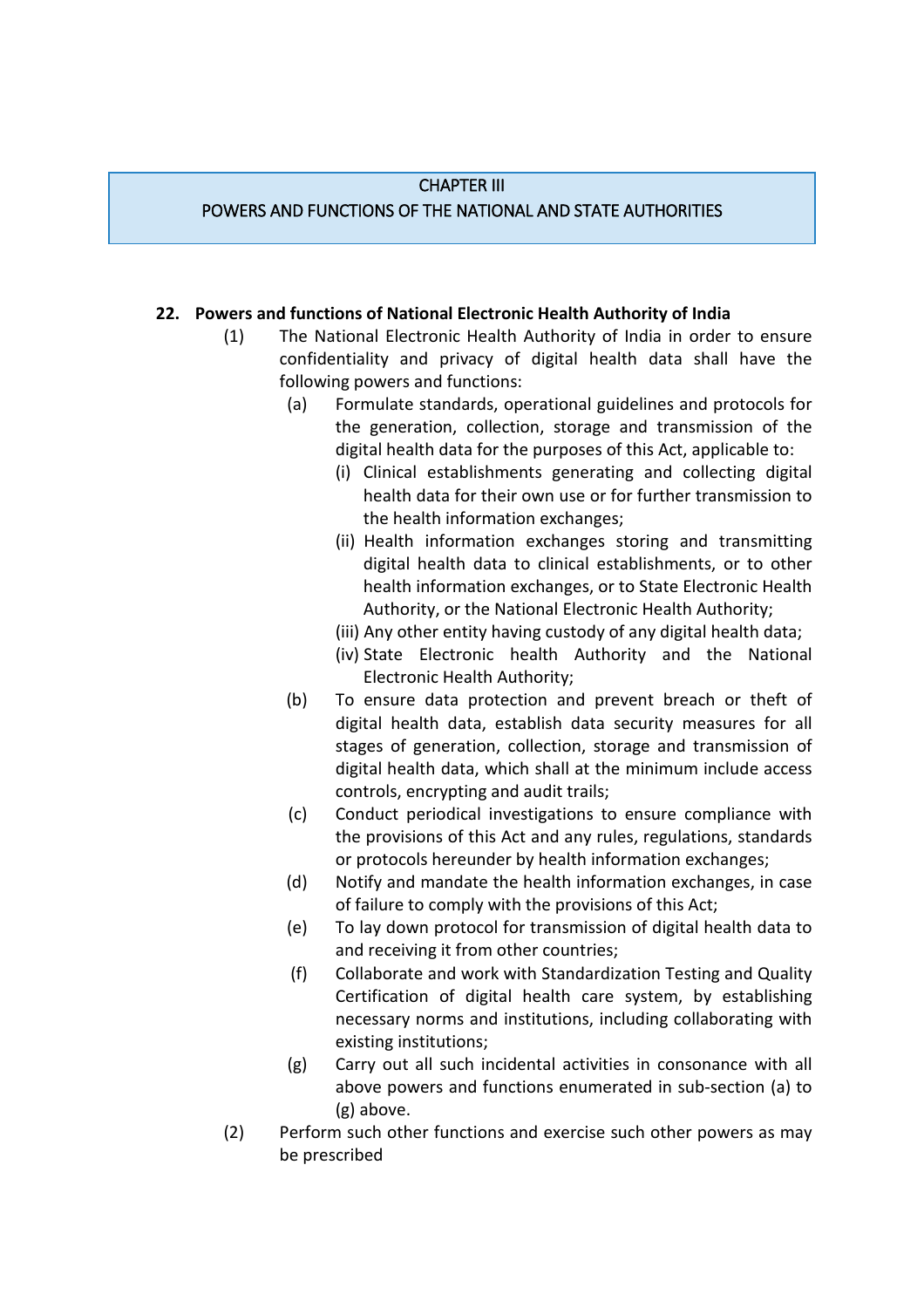### **23. National Authority's power of oversight, inspection, investigation and issuance of directions etc.**

(1) To carry out all or any of the powers and functions enumerated in Section 22, the National Electronic Health Authority or its representative, shall have the right to inspect all such records; or access the premises, including virtual premises of the health information exchange or exchanges at any time.

**Provided** that National Electronic Health Authority, while accessing such records or accessing either the physical or virtual premises of health information exchanges, shall bear in mind that no or least possible hindrance is caused to the normal working of the health information exchange.

- (2) Without prejudice to sub-section (1) above, for the purpose of enabling the National Electronic Health Authority to generally discharge its functions under this Act, shall direct a health information exchange or class of health information exchanges, or all health information exchanges as the case may be, to submit such records or file such returns within such time and in such manner as specified from time to time.
- (3) All directions under this section issued by the National Electronic Health Authority, shall be binding upon the health information exchange or health information exchanges.

#### **24. Powers and Functions of State Electronic Health Authorities**

- (1) The State Electronic Health Authority to ensure confidentiality and privacy of digital health data shall have the following powers and functions:
	- (a) Ensure that the clinical establishments and other entities in the state collect, store, transmit and use digital health data as per the provisions of this Act and the standards, protocols and operational guidelines issued by the National Electronic Health Authority, from time to time;
	- (b) Conduct investigations to ensure compliance with the provisions of this Act;
	- (c) Notify and mandate the clinical establishments and other entities, in case of failure to comply with the provisions of this Act;
	- (d) Carry out all such incidental activities in consonance with all above powers and functions enumerated in sub-section (a) to (c) above.
- (2) Perform such other functions and exercise such other powers as may be prescribed by the Central Government.
- **25. State Authority's power of Oversight, inspection, investigation and issuance of directions etc.**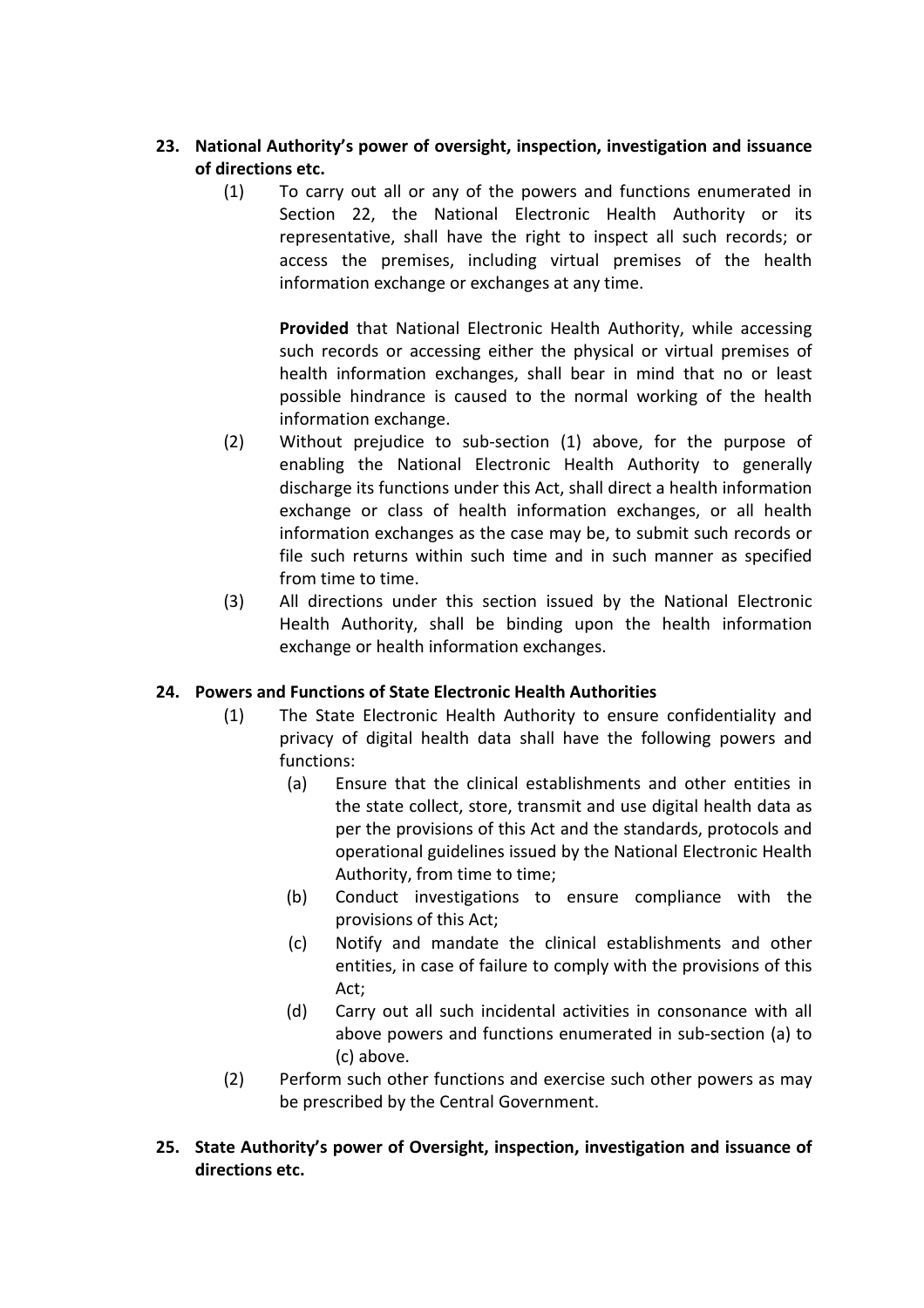(1) To carry out all or any of the powers and functions enumerated in Section 22, the State Electronic Health Authority, or its representative, shall have the right to inspect all such records; or access the premises including virtual premises, of a Clinical establishment or other entities at any time.

**Provided** that State Electronic Health Authority while accessing such records or accessing the physical premises of Clinical establishments, shall bear in mind that no or least possible hindrance is caused to the normal working of the clinical establishment

- (2) Without prejudice to sub-section (1) above, for the purpose of enabling the State Electronic Health Authority to generally discharge its functions under this Act, it shall direct a clinical establishment or a class of clinical establishments, or all clinical establishments as the case may be, or entities, to submit such records or file such returns within such time and in such manner as specified from time to time.
- (3) All directions under this section issued by the State Digital Health Authority are binding upon the clinical establishment or clinical establishments and entities as the case may be.
- **26. Power of Civil Court –** Notwithstanding anything contained in any other law for the time being in force, the National Authority while exercising the powers under section 23 and the State Authorities while exercising the powers under section 25, shall have the same powers as are vested in a civil court under the Code of Civil Procedure, 1908 (5 of 1908), while trying a suit, in respect of the following matters, namely:-
	- (a) summoning and enforcing the attendance of witnesses and examining them on oath;
	- (b) discovery and production of any document;
	- (c) receiving evidence on affidavit;
	- (d) requisitioning any public record or copy thereof from any court or office;
	- (e) issuing commissions for examination of witnesses or documents;
	- (f) any other matter which may be prescribed

#### **27. Power to give directions –**

- $(1)$  In the performance of its functions under this Act, -
	- (a) The National Authority shall be bound by such directions in writing as the Central Government may give to it;
	- (b) Every State Authority shall be bound by such direction in writing as the National Authority or the State Government may give to it;

*Provided that* where a direction given by the State Government is inconsistent with the direction given by the National Authority, the matter shall be referred to the Central Government for its decision, which shall be final.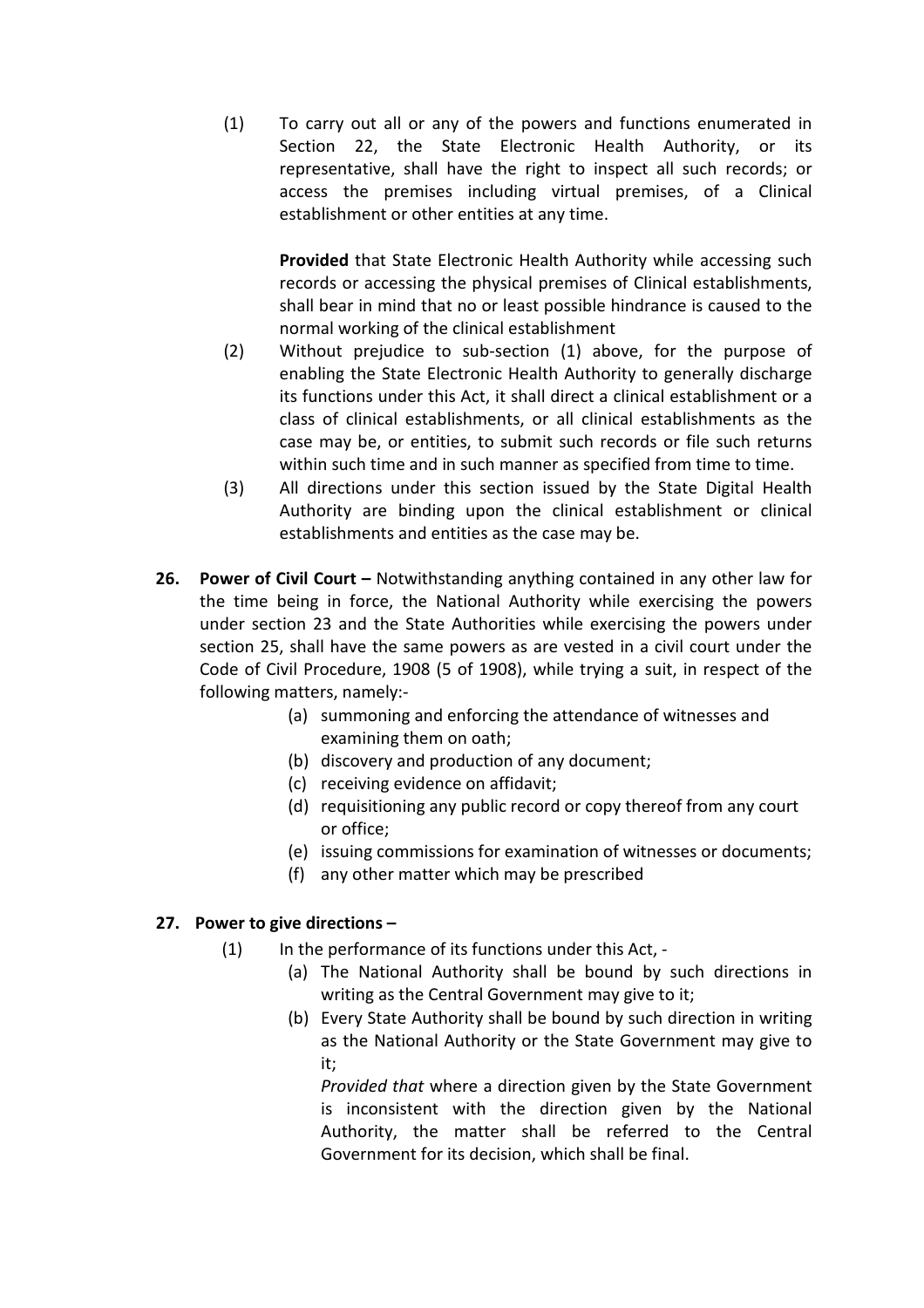- (c) Every Health Information Exchange shall be bound by such directions in writing as the National Authority may give to it;
- (d) Every Clinical Establishment shall be bound by such directions in writing as the State Authority may give to it.

# CHAPTER IV DATA OWNERSHIP, SECURITY AND STANDARDIZATION

#### **28. The rights of the owner of digital health data**

- (1) An owner shall have the right to privacy, confidentiality, and security of their digital health data, which may be collected, stored and transmitted in such form and manner as may be prescribed under this Act.
- (2) An owner shall have the right to give or refuse consent for the generation and collection of digital health data by clinical establishments and entities, subject to the exceptions provided in Section 29 of this Act.
- (3) An owner shall have the right to give, refuse or withdraw consent for the storage and transmission of digital health data.
- (4) An owner shall have the right to refuse consent to the access or disclosure of his or her digital health data, and if refused it shall not be disclosed, subject to the exceptions provided in Section 33 of the Act.
- (5) An owner of the digital health data shall have the right that the digital health data collected must be specific, relevant and not excessive in relation to the purpose or purposes for which it is sought;
- (6) An owner of the digital health data shall have the right to know the clinical establishments or entities which may have or has access to the digital health data, and the recipients to whom the data is transmitted or disclosed;
- (7) The owner of the digital health data shall have a right to access their digital health data with details of consent given and data accessed by any Clinical Establishment/Entity;
- (8) The owner of the digital health data shall have, subject to sub-section (1) to (3) above:
	- (a) The right to rectify without delay, from the respective clinical establishment or health information exchange or entity, any inaccurate or incomplete digital health data, in the prescribed form as may be notified by the National Electronic Health Authority;
	- (b) The right to require their explicit prior permission for each instance of transmission or use of their digital health data in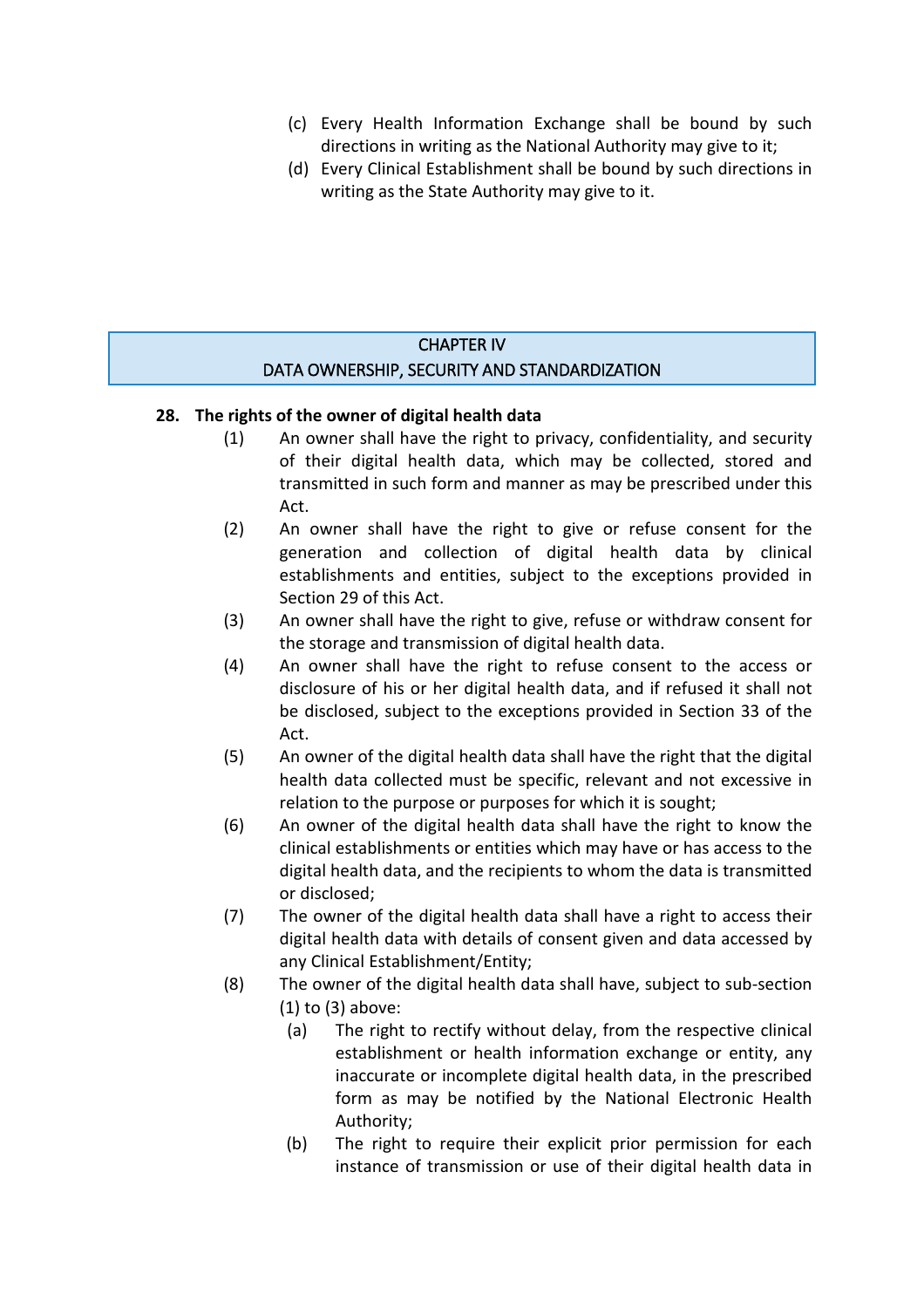an identifiable form, through such means as may be prescribed by the Central Government;

- (c) The right to be notified every time their digital health data is accessed by any clinical establishment within the meaning of Section 34 of the Act;
- (d) The right to ensure that in case of health emergency, the digital health data of the owner may be shared with their family members;
- (e) The right to prevent any transmission or disclosure of any sensitive health related data that is likely to cause damage or distress to the owner;
- (f) The right not to be refused health service, if they refuse to consent to generation, collection, storage, transmission and disclosure of their health data;
- (g) The right to seek compensation for damages caused by a breach of digital health data.

#### **29. Purposes of collection, storage, transmission and use of the digital health data**

- (1) Digital health data may be generated, collected, stored, and transmitted by a clinical establishment and; collected, stored and transmitted by health information exchange, for the following purposes:
	- (a) To advance the delivery of patient centered medical care;
	- (b) To provide appropriate information to help guide medical decisions at the time and place of treatment;
	- (c) To improve the coordination of care and information among hospitals, laboratories, medical professionals, and other entities through an effective infrastructure for the secure and authorized exchange of digital health data;
	- (d) To improve public health activities and facilitate the early identification and rapid response to public health threats and emergencies, including bioterror events and infectious disease outbreaks;
	- (e) To facilitate health and clinical research and health care quality;
	- (f) To promote early detection, prevention, and management of chronic diseases;
	- (g) To carry out public health research, review and analysis, and policy formulation;
	- (h) To undertake academic research and other related purposes

Provided that personally identifiable information may only be used for the purposes of direct care of the owner of the data, as specified in clauses (a) to (c) of sub-section (1), subject to provisions of section 28, to the extent considered necessary, and in the best interest of the owner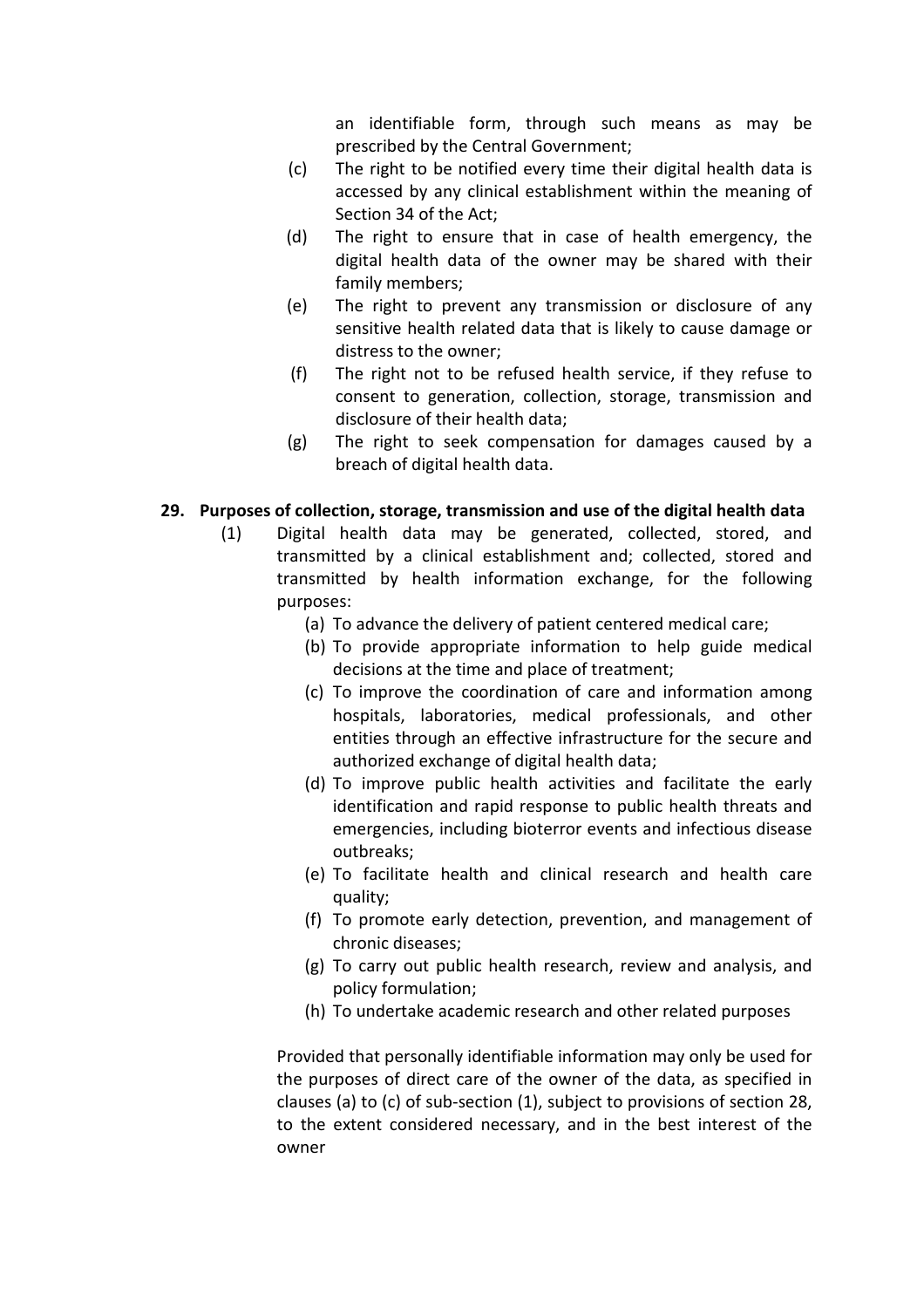Provided further that for public health related purposes mentioned in clauses (d) to (h) of sub-section (1), only de-identified or anonymized data shall be used, in the manner as may be prescribed under this Act.

- (2) Digital health data may be generated, collected, and stored by any other entity for the purposes mentioned in clauses (a) to (c) of Sub-Section (1).
- (3) Digital health data shall not be used for any other purpose, except in accordance with the provisions of this Act.

Provided that the digital health data shall be used only for such purposes for which the owner has given consent, or there is a statutory or legal requirement to use the information.

(4) There shall be no access to, or disclosure of personally identifiable information, except in accordance with the provisions of this Act.

Provided that the digital health data shall be accessed or disclosed only for such purposes for which the owner has given consent, or there is a statutory or legal requirement to access or disclose the information.

(5) Digital health data, whether identifiable or anonymized, shall not be accessed, used or disclosed to any person for a commercial purpose and in no circumstances be accessed, used or disclosed to insurance companies, employers, human resource consultants and pharmaceutical companies, or any other entity as may be specified by the Central Government.

Explanation: Insurance companies shall not insist on accessing the digital health data of persons who seek to purchase health insurance policies or during the processing of any insurance claim.

Provided that for the purpose of processing of insurance claims, the insurance company shall seek consent from the owner to seek access his or her digital health data from the clinical establishment to which the claim relates

#### **30. Collection of health data**

- (1) No health data shall be collected, for the purposes of conversion to digital health data, by any clinical establishment, or any other entity in any manner, except in accordance with the provisions of this Act.
- (2) A clinical establishment may, by consent from the owner, recorded in the form and manner as may be prescribed under this Act, lawfully collect the required health data, after informing the owner of the following: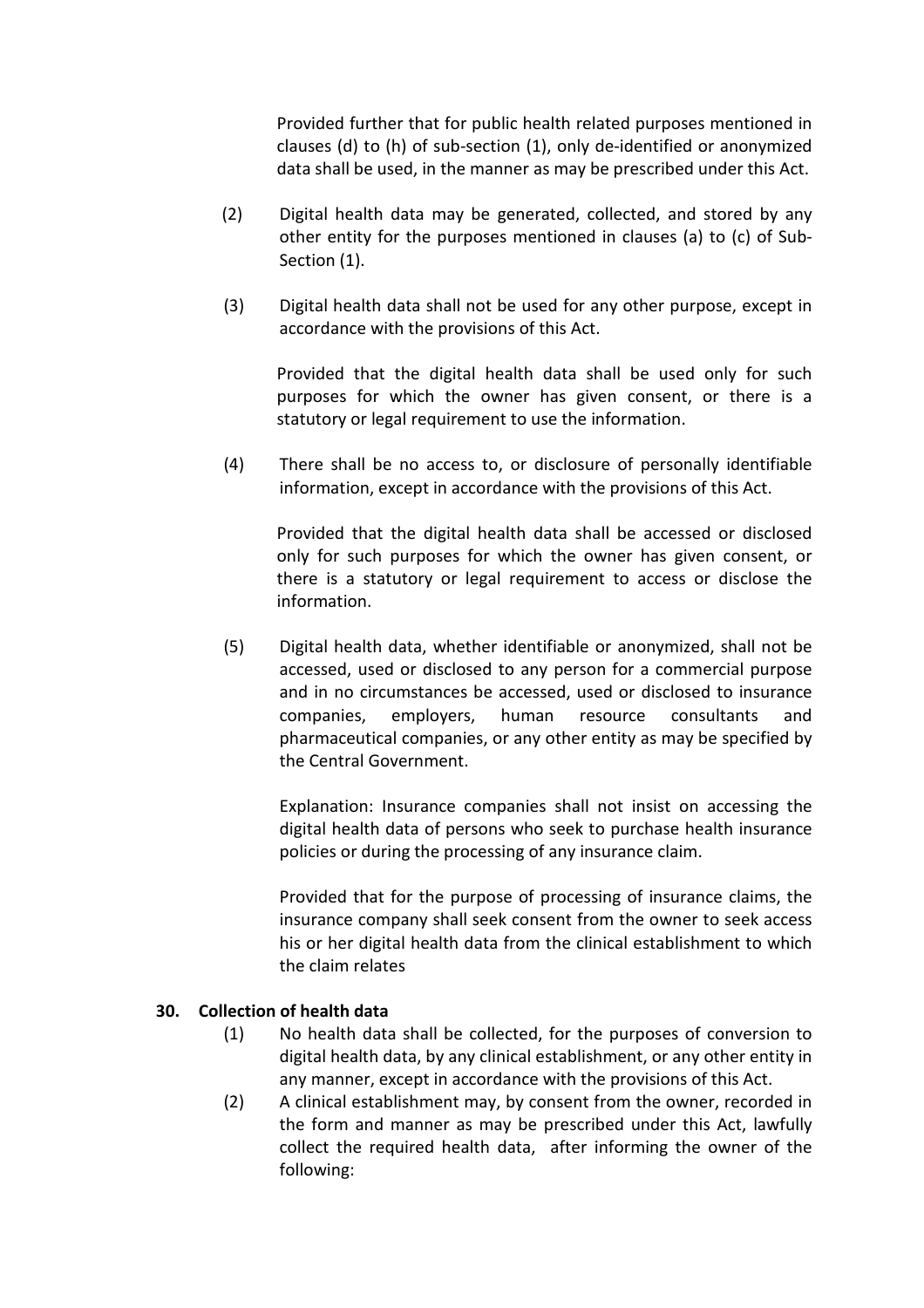- (a) The rights of the owner as laid down in this Act, including the right to refusal to give consent to the generation and collection of such data;
- (b) The purpose of collection of such health data;
- (c) The identity of the recipients to whom the health data may be transmitted or disclosed, after being converted into a digital format;
- (d) The identity of the recipients who may have access to such digital health data on a need to know basis
- (3) A clinical establishment or any other entity, shall furnish a copy of the consent form to the owner.
- (4) Any other entity that collects any digital health data shall remain the custodian of such data, and shall be duty bound to protect the privacy, confidentiality and security of such data.
- (5) Without prejudice to the above sub-section (2), when an individual is incapacitated or incompetent to provide consent, either due to physical or mental incapacity, the clinical establishment may collect health data by obtaining proxy consent from a nominated representative, relative, care giver or such other person, as may be prescribed under this Act, and who has the legal capacity to consent.

Provided that where the individual has regained his or her capacity to give or refuse consent for the collection of his or her health data by the clinical establishment, he or she shall have the option to seek withdrawal of proxy consent and obtaining his or her own consent for collection of such health data, in such form and manner as may be prescribed by the National Electronic Health Authority of India.

(6) Where a person is a minor and it is in the best interest of the minor, proxy consent can be obtained by the minor's legal guardian, or representative.

Provided that upon attaining majority, the minor shall have a right to withdraw or modify his/her consent for the further collection, storage, transmission of his/her digital health data.

#### **31. Ownership of digital health data**

- (1) The digital health data generated, collected, stored or transmitted shall be owned by the individual whose health data has been digitised;
- (2) A clinical establishment or Health Information Exchange shall hold such digital health care data referred to in sub-section (1) above in trust for the owner;
- (3) Any other entity who is in custody of any digital health data shall remain the custodian of such data, and shall be duty bound to protect the privacy, confidentiality and security of such data;
- (4) Notwithstanding anything stated in the above sub-sections (1) to (3), the medium of storage and transmission of digital health data shall be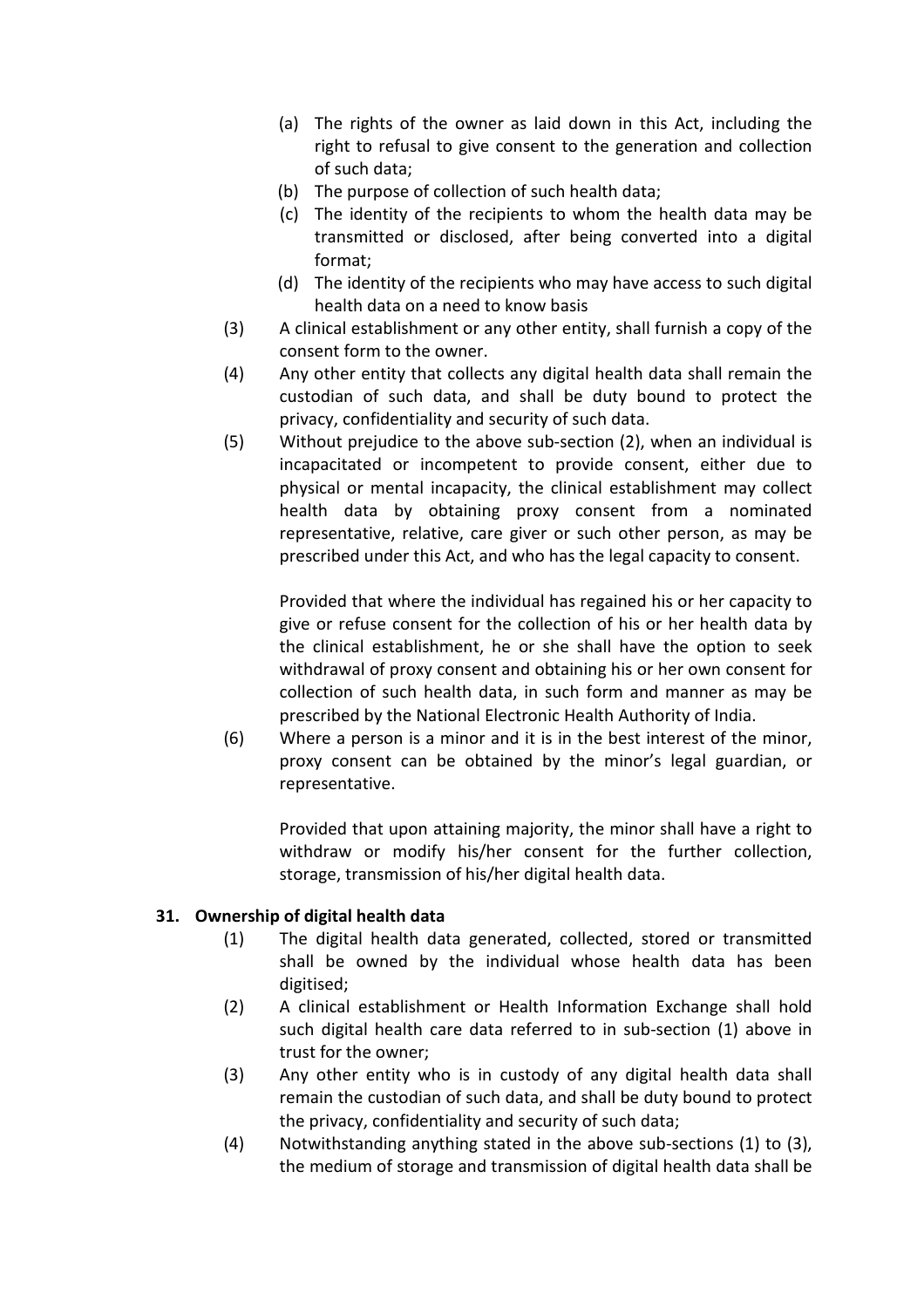owned by the clinical establishment or health information exchange, as the case may be.

# **32. Storing of digital health data**

- (1) No digital health data shall be stored by any clinical establishment or entity or health information exchange in any manner, except in accordance with the provisions of this Act.
- (2) The clinical establishment or health information exchange, as the case may be, shall hold all digital health data, on behalf of National Electronic Health Authority; and such data be used for such purposes as stated in Section 29, without compromising the privacy or confidentiality of the owner, and security of such data.
- (3) The digital health data vested with the National Electronic Health Authority as per sub-section 2 above, shall be stored and may be transmitted or used in such form and manner as may be prescribed by the National Electronic Health Authority.

# **33. Transmission of data**

- (1) No digital health data shall be transmitted by a clinical establishment or health information exchange, or any other entity, as the case may be, in any manner, except in accordance with the provisions of this Act.
- (2) A clinical establishment may transmit the digital health data to the health information exchange securely, in an encrypted form, after retaining a copy for reasonable use by the clinical establishment.

**Provided** that for such secure, encrypted and instantaneous transmission of digital health data as referred in sub-section (2), the National Electronic Health Authority of India shall prescribe appropriate standards for physical, administrative and technical measures, keeping in mind the privacy and confidentiality of the owner, by notification

- (3) The digital health data shall be transmitted by a clinical establishment or entity or health information exchange only upon the consent of the owner, after being informed of the rights of the owner under Section 28, and the specific purposes of collection of such data under Section 29.
- (4) A health information exchange shall maintain a register in such form and manner as may be prescribed by the Central Government, containing all details of the transmission of the digital health data between a clinical establishment and health information exchange, and between heath information exchanges *inter se*.

#### **34. Access to digital health data**

(1) No digital health data collected, stored or transmitted by a clinical establishment or health information exchange, as the case may be,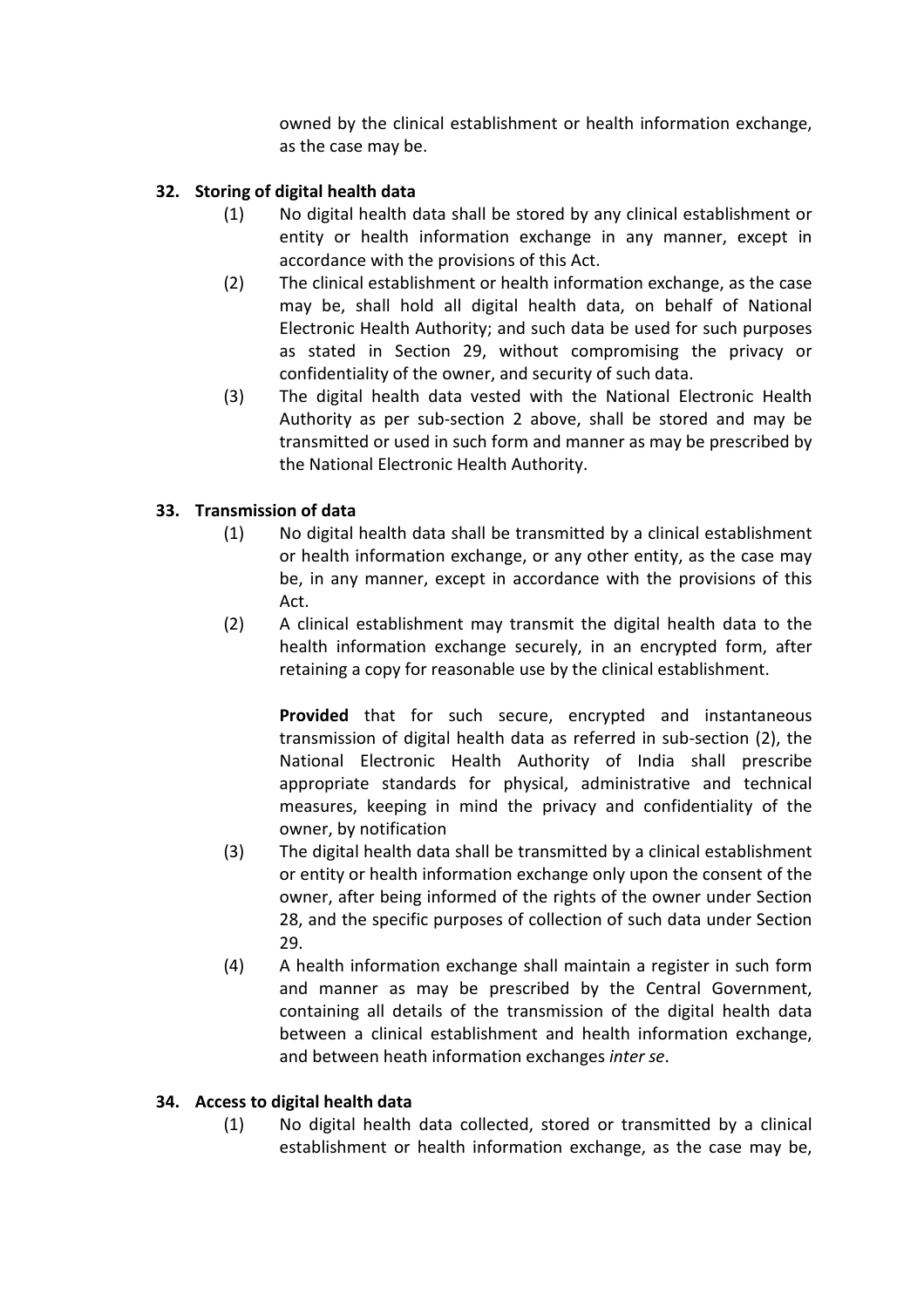shall be accessed by any person, except in accordance with the provisions of this Act.

- (2) The digital health data collected or stored or transmitted by a clinical establishment or health information exchange, as the case may be, may be accessed by the clinical establishment, on a need to know basis, in such form and manner as may be prescribed under this Act.
- (3) The government departments through their respective Secretaries, may submit request for digital health data in deidentified/anonymized form, to the National Electronic Health Authority, in the form and manner specified by the Authority, subject to provisions of clauses (d) to (h) of sub-section (1) of section 29 of this act.

Provided that the National Electronic Health Authority of India may prescribe any other class of persons who may access digital health data, which is anonymized, for the purposes stated in clause (d) to (h) of sub-section (1) of section 29 of the Act.

- (4) In case where access to digital health data is necessary for the purpose of investigation into cognizable offences, or for administration of justice, such access may be granted to an investigating authority only with the order of the competent court;
- (5) The owner of the digital health data shall have a right to access his or her data in such form and manner, as may be specified by the National Electronic Health Authority of India.
- (6) In case of an emergency, certain digital health data shall be immediately made accessible to a clinical establishment, upon a request, including information related to allergies, drug interactions and such other information as may be specified;
- (7) In case of an emergency, the relatives of the owner may have access to such data for the purpose of correct treatment of the owner, subject to such conditions as may be prescribed under this Act.
- (8) In case of death of the owner of digital health data, the legal heirs or representative of such owner may have access to such data, only upon the application of such heirs or representatives in such form and manner as may be specified by the National Electronic Health Authority of India.

Provided that no access shall be given to legal heirs or legal representatives, if it was expressly barred by the owner.

Provided further that in case of death of the owner, the National Electronic Health Authority, shall use the digital health data only in anonymized form.

(9) All clinical establishments and health information exchanges shall maintain a register in a digital form to record the purposes and usage of digital health data accessed within the meaning of this Section, in such form and manner, as may be specified by the National Electronic Health Authority.

#### **35. Duty to maintain privacy and confidentiality of digital health data**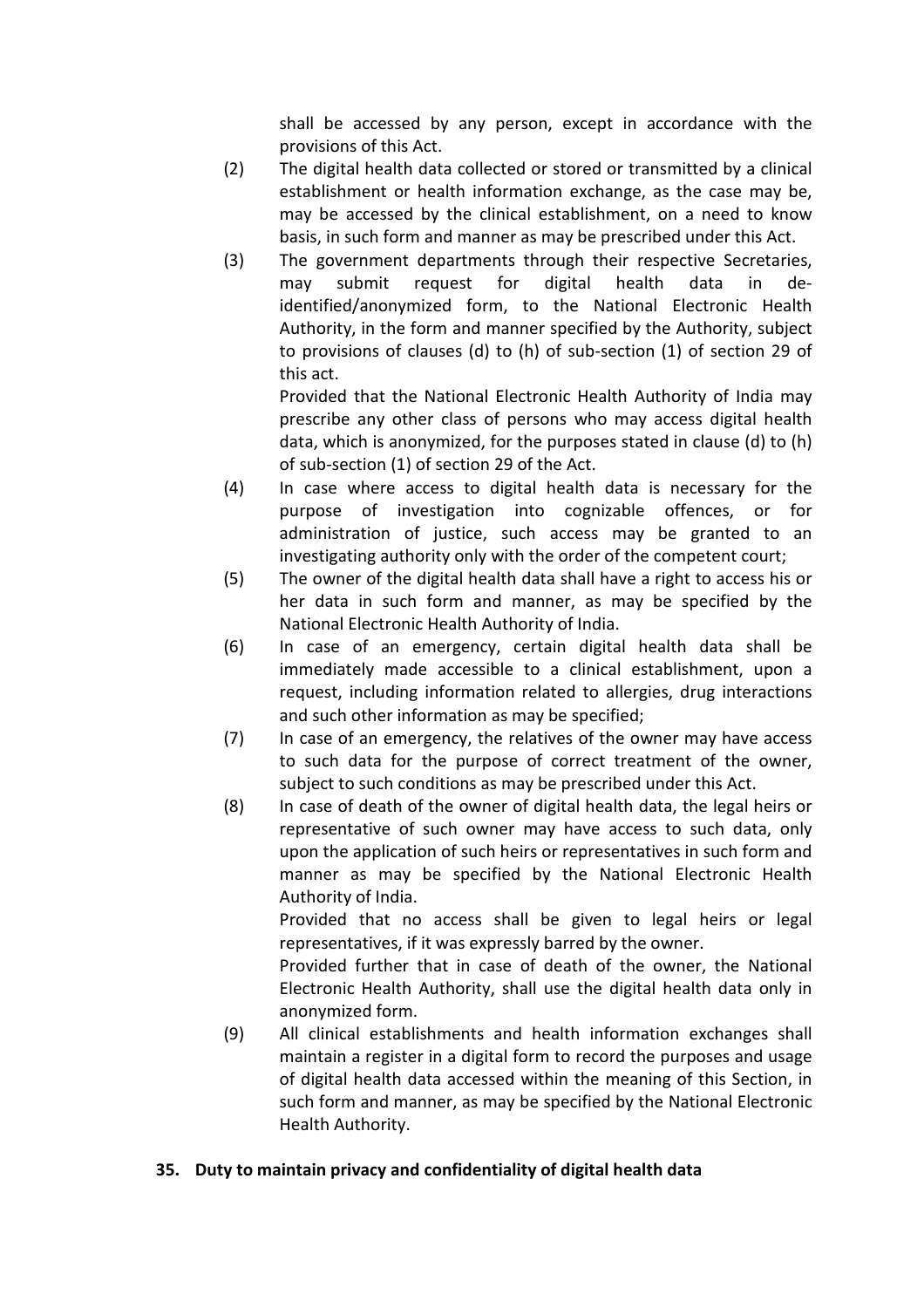- (1) A clinical establishment, health information exchange, State Electronic Health Authority and the National Electronic Health Authority, shall be duty bound to protect the privacy, confidentiality, and security of the digital health data of the owner;
- (2) Any other entity, which has generated and collected digital health data, shall be duty bound to protect the privacy, confidentiality, and security of the digital health data of the owner.
- (3) The privacy, confidentiality and security of digital health data shall be ensured by taking all necessary physical, administrative and technical measures, that may be prescribed or specified, to ensure that the digital health data, collected, stored and transmitted by them, is secured and protected against access, use or disclosure not permitted under this Act or regulations made thereunder, and against accidental or intentional destruction, loss or damage.
- (4) Without prejudice to the above provisions, a clinical establishment or health information exchange shall ensure through regular training and oversight that their personnel comply with the security protocols and procedures as may be prescribed or specified under this act.
- (5) A clinical establishment, or a health information exchange, shall provide notice immediately, and in all circumstances not later than three working days to the owner, in such manner as may be prescribed under this Act, in case of any breach or serious breach of such digital health data.

#### **36. Procedure for rectification of digital health data**

- (1) An owner of the digital health data shall seek for rectifying the incorrect digital health data stored in any clinical establishment or health information exchange, as the case may be, by making an application in such form and manner as may be prescribed under this Act.
- (2) On receipt of such application under sub section (1), the clinical establishment or health information exchange shall rectify such digital health data immediately or within three working days from the date of receipt of such application and the same shall be intimated to the owner in writing.

# CHAPTER V OFFENCES AND PENALTIES

#### **37. Breach of digital health data**

- (1) Digital health data is said to be breached, if:
	- (a) any person generates, collects, stores, transmits or discloses digital health information in contravention to the provisions of Chapter II of this Act; or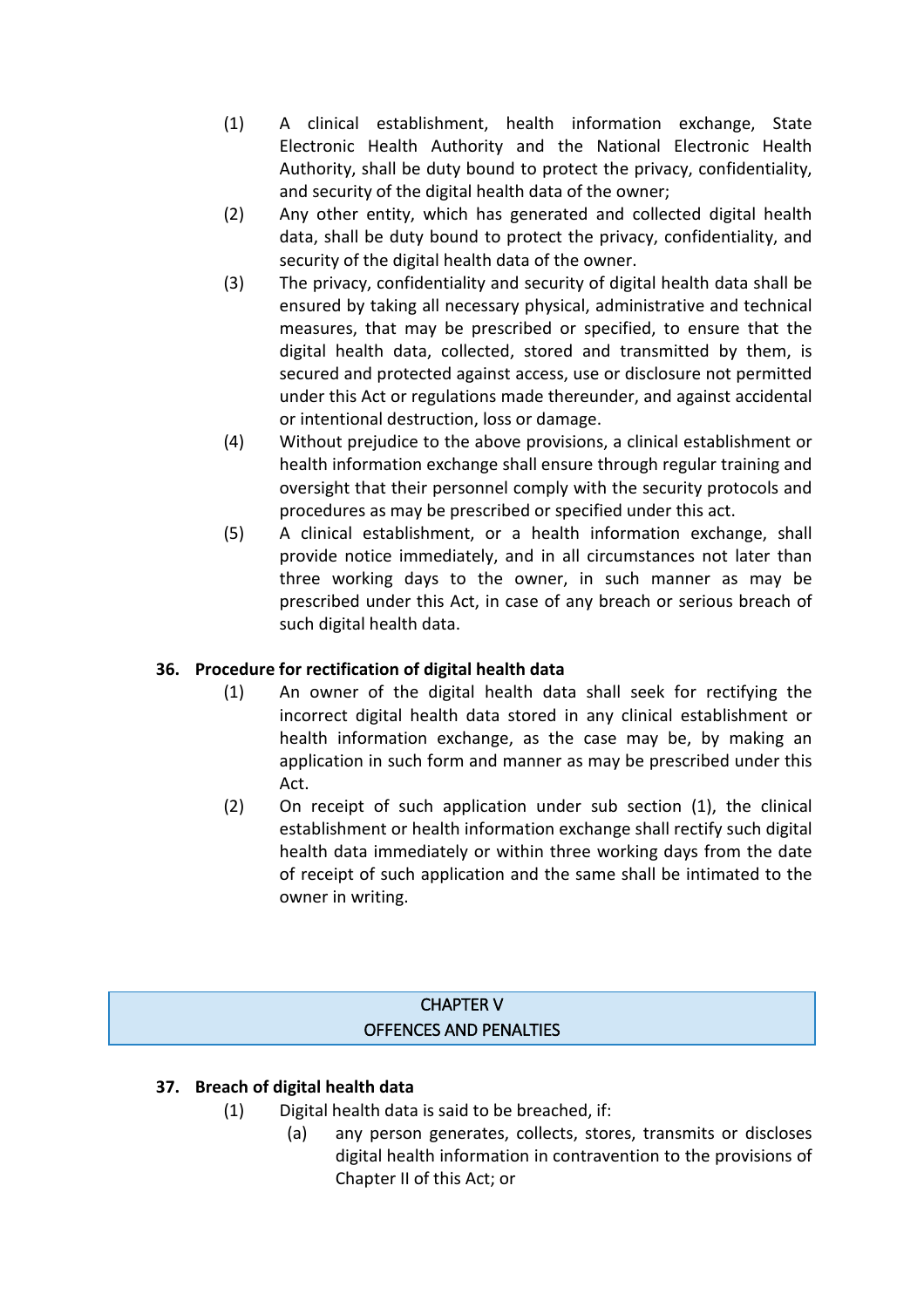- (b) Any person does anything in contravention of the exclusive right conferred upon the owner of the digital health data; or
- (c) Digital health data collected, stored or transmitted by any person is not secured as per the standards prescribed by the Act or any rules thereunder; or
- (d) Any person damages, destroys, deletes, affects injuriously by any means or tampers with any digital health data.
- (2) Any person who breaches digital health data shall be liable to pay damages by way of compensation to the owner of the digital healthcare data in relation to which the breach took place.

#### **38. Serious breach of digital health data:**

- (1) A serious digital health data breach shall be said to have taken place, if:
	- (a) A person commits a breach of digital health data intentionally, dishonestly, fraudulently or negligently; or
	- (b) Any breach of digital health data occurs, which relates to information which is not anonymised or de-identified; or
	- (c) A breach of digital heath data occurs where a person failed to secure the data as per the standards prescribed by the Act or any rules thereunder; or
	- (d) Any person uses the digital health data for commercial purposes or commercial gain; or
	- (e) An entity, clinical establishment or health information exchange commits breach of digital health data repeatedly;

Explanation: The terms "dishonestly" and "fraudulently" shall have the same meaning as assigned to them under the Indian Penal Code, 1860

(2) Any person who commits a serious breach of health care data shall be punished with imprisonment, which shall extend from three years and up to five years; or fine, which shall not be less than five lakh of rupees.

Provided that, any fine imposed as part of sub-section (2) may be provided to the individual whose data is breached, by the Court, as it deems fit as compensation.

#### **39. Compensation for serious breach of digital health information**

- (1) A person or an entity committing a serious breach of digital health information shall be liable to pay damages by way of compensation to the owner of the digital health data in relation to which the breach took place.
- (2) Where any compensation has been awarded under sub-section (2) of section 37, it shall be taken into account when determining the claim made by the person affected.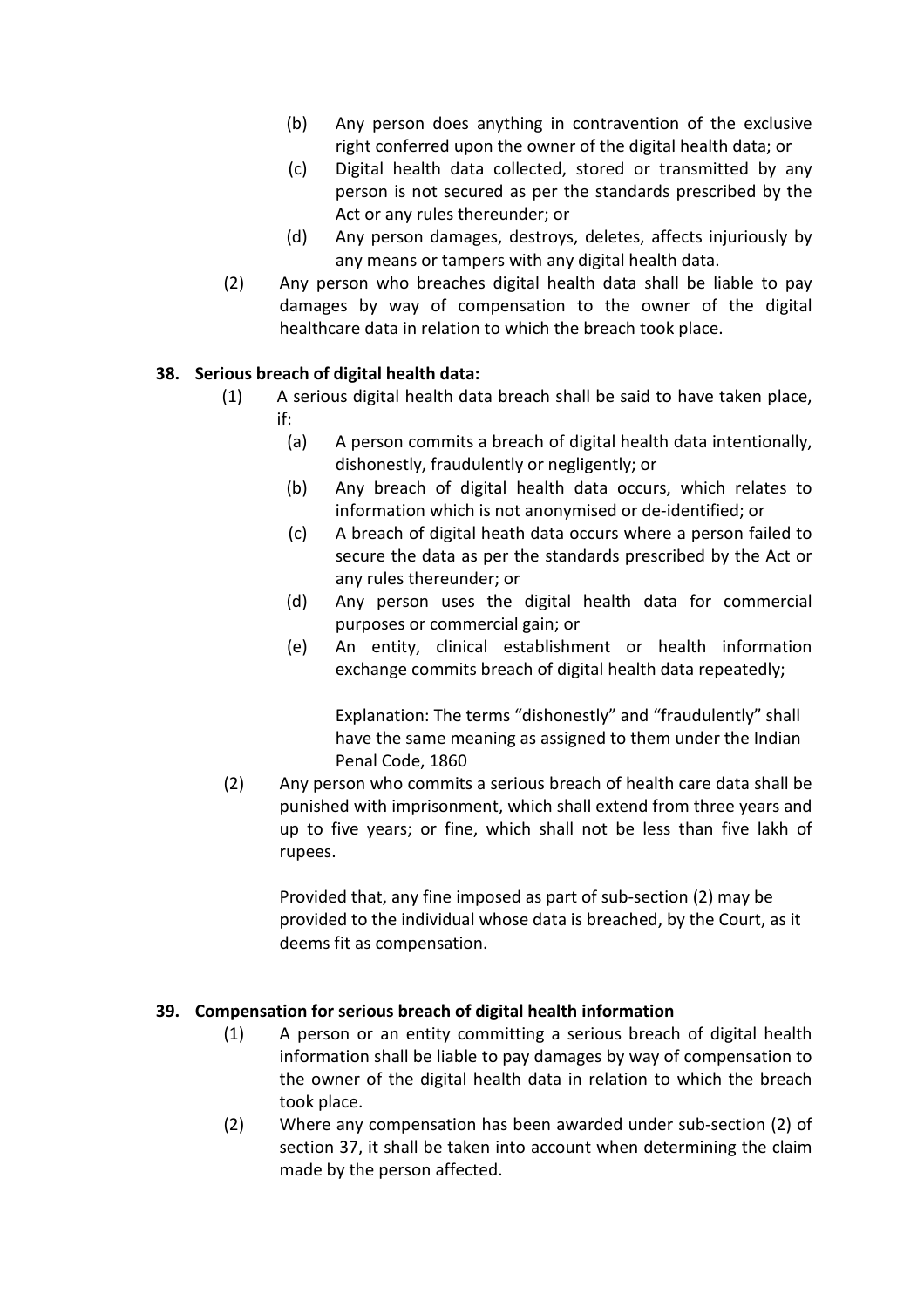# **40. Penalty for failure to furnish information, return or failure to observe rules and directions, etc.,**

- (1) If any person required under this Act or any rules made thereunder, fails to furnish any information or document or books or returns or reports etc., within the time specified, to National Electronic Health Authority, or the State Electronic Health Authority, as the case may be, shall be liable to a penalty of minimum one lakh of rupees and rupees ten thousand for each day during which such failure continues subject to a maximum of one crore rupees;
- (2) Any person required under this Act or any rules made thereunder fails to comply, within the time specified, with directions issued by the National Electronic Health Authority, or the State Electronic Health Authority, as the case may be, shall be liable to a penalty of minimum one lakh of rupees and rupees ten thousand for each day during which such failure continues subject to a maximum of one crore rupees;
- (3) Any person which is required under this Act or any rules made thereunder, after having been called upon by the National Electronic Health Authority in writing, or the State Electronic Health Authority, as the case may be, to redress the grievances of owners of digital healthcare data, fails to redress such grievances within the time specified, shall be liable to a penalty of minimum one lakh of rupees and rupees ten thousand for each day during which such failure continues subject to a maximum of one crore rupees.

#### **41. Obtaining the digital health information of another person**

Whoever, fraudulently or dishonestly, obtains the digital health information of another person, which he is not entitled to obtain under the Act from a person or entity storing such information shall be punished with imprisonment for a term which shall extend up to one year or fine, which shall be not less than one lakh rupees; or both.

#### **42. Data theft**

Whoever intentionally and without authorization acquires or accesses any digital health data shall be punished with imprisonment for a term, which shall extend from three years up to five years or fine, which shall be not less than five lakh rupees; or both.

#### **43. Cognizance of offences by court**

- (1) No Court shall take cognizance of any offence punishable under this Act or any rules or regulations made thereunder, save on complaint made by the Central Government, State Government, the National Electronic Health Authority of India, State Electronic Health Authority, or a person affected.
- (2) No Court inferior to that of a Court of Sessions shall try any offence punishable under sections 38, 41 and 42 of this Act.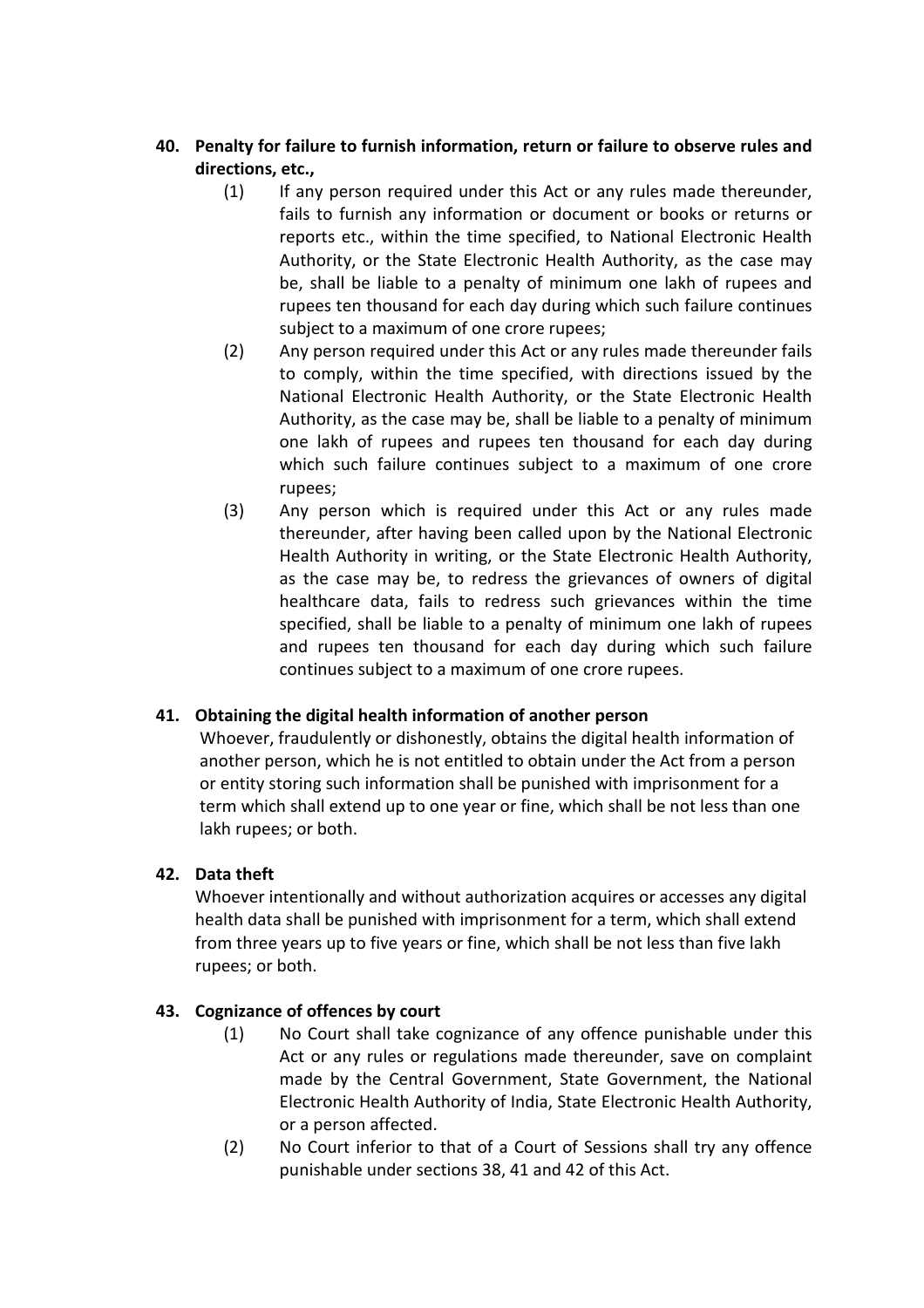#### **44. Offences by companies**

(1) Where a person committing a contravention of any of the provisions of this Act or of any rule, direction or order made thereunder is a company, every person who, at the time when the contravention was committed, was in charge of and was responsible to the company, for the conduct of the business of the company, as well as the company shall be deemed to be guilty of the contravention, and shall be liable to be proceeded against and punished accordingly.

**Provided** that nothing contained in this sub-section shall render any such person liable to punishment if he proves that the contravention took place without his knowledge or that he exercised all due diligence to prevent the commission of such contravention.

(2) Notwithstanding anything contained in sub-section (1), where a contravention of any of the provisions of this Act or of any rule, direction or order made thereunder has been committed by a company and it is proved that the contravention has taken place with the consent or connivance of, or is attributable to any neglect on the part of any director, manager, secretary or other officer of the company, such director, manager, secretary or other officer of the company shall also be deemed to be guilty of the contravention and shall be liable to be proceeded against and punished accordingly.

**Explanation 1.–** For the purpose of this Section –

- (a) **"company"** means any body corporate and includes a clinical establishment, entity, firm or other association of individuals; and
- (b) **"director"** in relation to
	- (i) a firm, means a partner in the firm;
	- (ii) any association of persons or a body of individuals, means any member controlling the affairs thereof;

**Explanation 2.-** For the removal of doubts it is hereby clarified that a company may be prosecuted notwithstanding that the prosecution or conviction of any legal juridical person shall be contingent on the prosecution or conviction of any individual.

# CHAPTER VI CENTRAL AND STATE ADJUDICATING AUTHORITIES

#### **45. Complaints to State Adjudicating Authority**

(1) For any breach of digital health data by a clinical establishment or any entity an aggrieved person or owner may complain to the State Adjudicatory Authority in writing as may be prescribed, and seek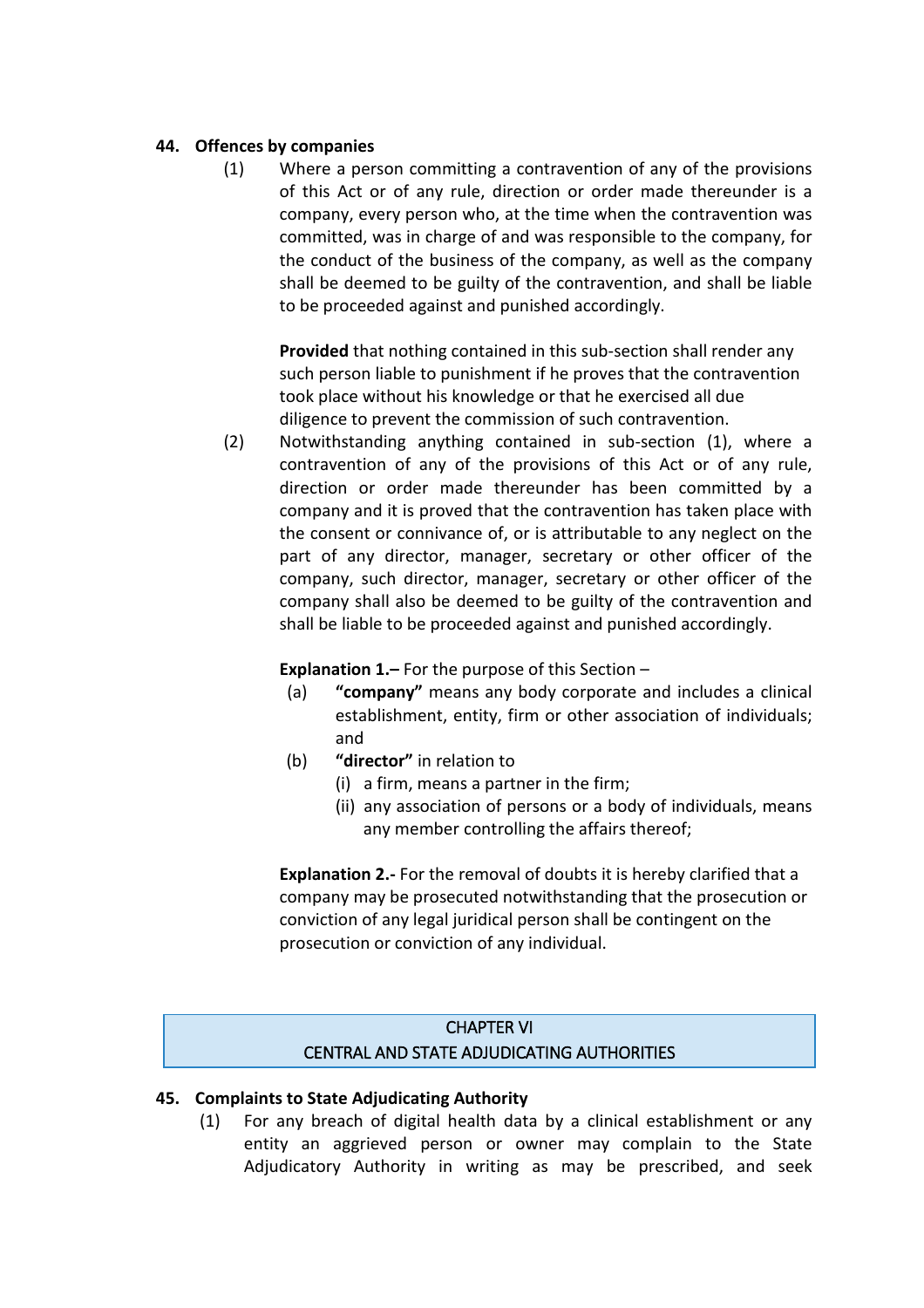reasonable monetary compensation (damages) for the digital health data breach and consequence thereof;

- (2) No such complaints under sub-sections (1), shall be made after two years from the date of, such person or owner coming to know about the digital health data breach;
- (3) Notwithstanding anything stated in sub-section (2) above, if the data breach is notified, no complaint is maintainable after two years from the date of such notification;
- (4) Notwithstanding anything stated in either sub-section (2) or (3) above, the Adjudicating Authority may by order extend the time period, and entertain the complaint made after lapse of time;
- (5) Any person or entity aggrieved by the order, direction or penalties imposed by the State Electronic Health Authority under section 40 of this act, may prefer an appeal to the State Adjudicating Authority within a period of forty-five days from the date on which a copy of the order is received.

#### **46. Complaints to the Central Adjudicating Authority**

- (1) For any breach of digital health data by a health information exchange or State Electronic Health Authority or the National Electronic Health Authority of India, an aggrieved person or owner may complain to the Central Adjudicatory Authority in writing as may be prescribed, and seek reasonable monetary compensation (damages) for the digital health data breach and consequence thereof;
- (2) No such complaints under sub-sections (1), shall be made after two years from the date of, such person or owner coming to know about the digital health data breach;
- (3) Notwithstanding anything stated in sub-section (2) above, if the data breach is notified, no complaint is maintainable after two years from the date of such notification;
- (4) Notwithstanding anything stated in either sub-section (3) or (4) above, the Adjudicating Authority may by order extend the time period, and entertain the complaint made after lapse of time;
- (5) Any person or entity aggrieved by the order, direction or penalties imposed by the National Electronic Health Authority under section 40 of this act, may prefer an appeal to the Central Adjudicating Authority under this Act within a period of forty-five days from the date on which a copy of the order is received.
- (6) Any person or entity or owner or State Electronic Health Authority, aggrieved by the order of the State Adjudicatory Authority may prefer an appeal to the Central Adjudicatory Authority, within 3 months from the date on which a copy of the order is received.

#### **47. Adjudicating authorities, composition, powers etc.**

(1) The Central Government shall by Notification, appoint a Central Adjudicating Authority, and the State Governments shall by notification,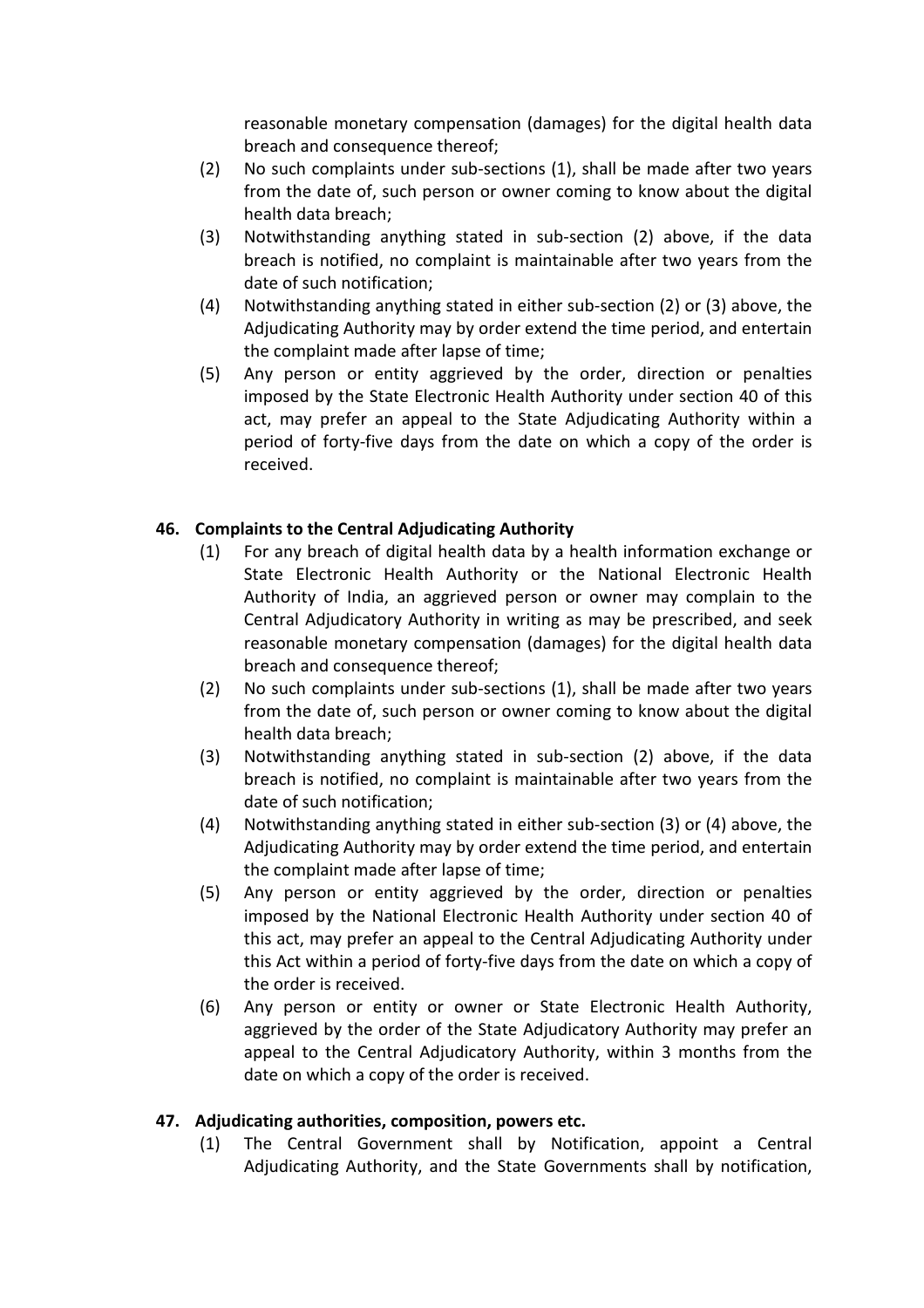appoint State Adjudication Authorities respectively, to exercise jurisdiction, powers and authority conferred by or under this Act

- (2) The Adjudicating Authority, whether Central or State, shall consist of a Chairperson and two other members, provided that at least one of such persons shall be from the field of law.
- (3) A person shall, however, not be qualified for appointment as Member of an Adjudicating Authority –
	- (a) In the field of law, unless he:
		- (i) Is qualified for appointment as District Judge; or
		- (ii) Has been a member of the Indian Legal Service and has held a post in Grade I of the service;
	- (b) In the field of medicine, information (health) science or administration, unless he possesses such qualifications as may be prescribed by the Central Government.
- (4) The Central Government and the State Governments shall appoint the Member from the field of law, to be the Chairperson of the Central Adjudicating Authority and State Adjudicatory Authorities respectively.
- (5) Subject to the provisions of this Act,
	- (a) The Central Adjudicatory Authority shall sit at New Delhi…
	- (b) The State Adjudicating Authorities shall ordinarily sit at the State Capitals;
- (6) The Chairperson and every Member shall hold office as such for a term of five years from the date on which he enters upon his office.

Provided that no Chairperson or other Member shall hold office as such after he has attained the age of sixty-five years.

(7) The salary and allowances payable and other terms and conditions of service of the Members shall be such as may be prescribed.

Provided that neither the salary or allowances nor the other terms and conditions of service of the Member shall be varied to his disadvantage after appointment.

- (8) If, for any reasons other than temporary absence, any vacancy occurs in the office of the Chairperson or any other Member, then the Central Government or the State Governments, as the case may be, shall appoint another person in accordance with the provisions of this Act to fill the vacancy, and the proceedings may be continued before the Adjudicating Authority from the stage at which the vacancy is filled.
- (9) The Chairperson or any other Member may, by notice in writing under his hand addressed to the Central Government or the State Government, as the case may be, resign his office:

Provided that, the Chairperson or any other Member shall, unless he is permitted by the Central or State Government to relinquish his office sooner, continue to hold office until the expiry of the three months from the date of receipt of such notice or until a person duly appointed as his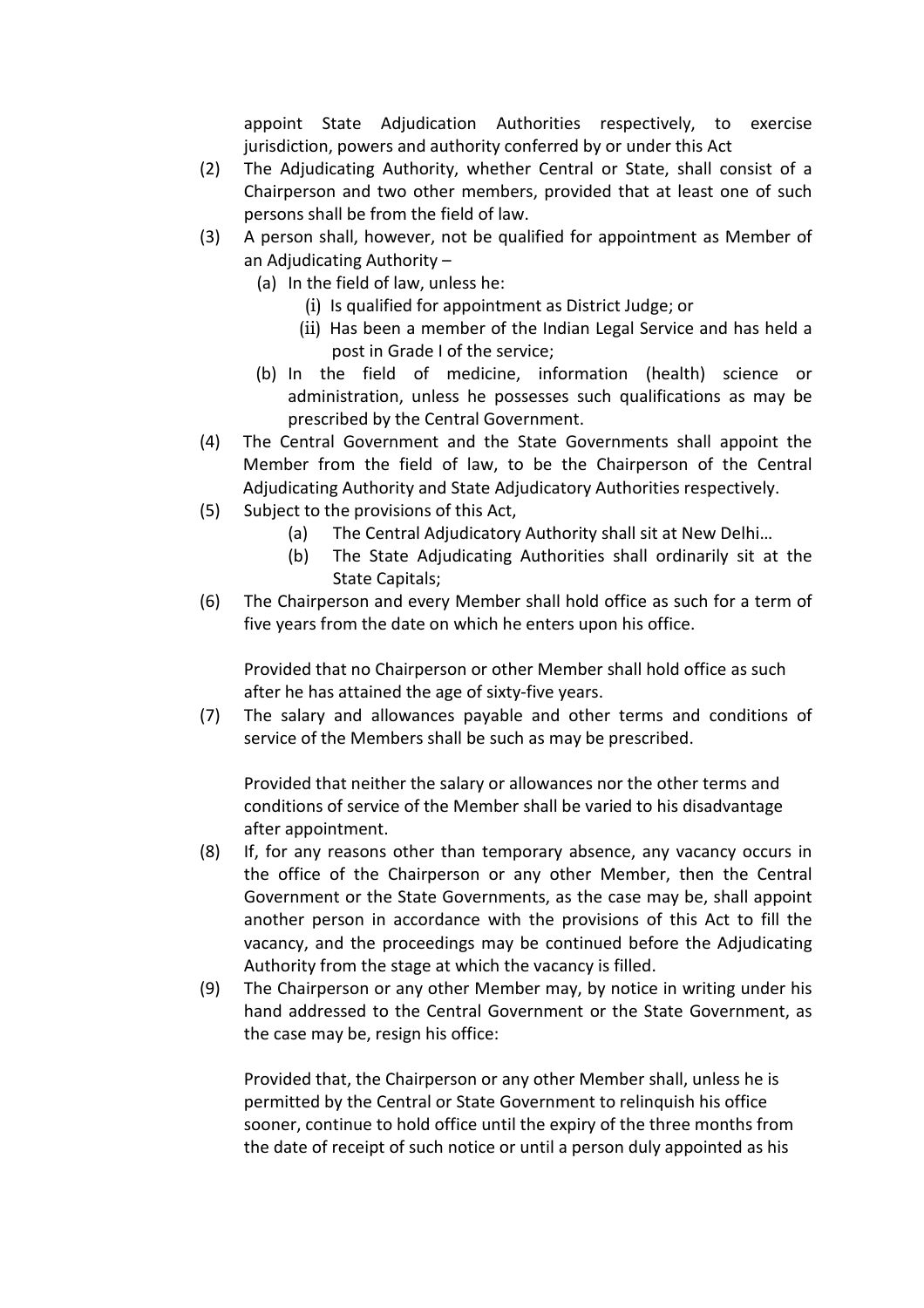successor enters upon his office or until the expiry of his term of office, whichever is the earliest.

- (10) The Chairperson or any other Member shall not be removed from his office except by an order made by the Central Government or the State Government, as the case may be, after giving necessary opportunity of being heard.
- (11) In the event of the occurrence of any vacancy in the office of the Chairperson by reason of his death, resignation or otherwise, the seniormost Member shall act as the Chairperson of the Adjudicating Authority until the date on which a new Chairperson appointed in accordance with the provisions of this act to fill such vacancy, enters upon his office.
- (12) When the Chairperson of the Adjudicating Authority is unable to discharge his functions owing to absence, illness or any other cause, the senior-most Member shall discharge the functions of the Chairperson of the Adjudicating Authority until the date on which the Chairperson of the Adjudicating Authority resumes his duties.
- (13) The Adjudicating Authority shall not be bound by the procedure laid down by the Code of Civil Procedure, 1908 (5 of 1908) but shall be guided by the principles of natural justice and, subject to the other provisions of this Act, the Adjudicating Authority shall have powers to regulate its own procedure.

#### **48. Staff of the adjudicating authority**

- (1) The Central Government shall provide the Central Adjudicating Authority, and the State Governments shall provide the State Adjudicating Authorities, with such officers and employees as it may think fit.
- (2) The officers and employees of the Adjudicating Authority shall discharge their functions under the general superintendence of the Chairperson of the Adjudicating Authority.
- (3) The salaries and allowances and other conditions of service of the office and employees of the Adjudicating Authority shall be such as may be prescribed.

#### **49. Power regarding summons, production of documents and evidence**

- (1) The Central Adjudicating Authority and State Adjudicatory Authorities shall, for the purposes of this Act, have the same powers as are vested in a civil court under the Code of Civil Procedure, 1908 (5 of 1908) while trying a complaint in respect of the following matters, namely
	- (a) Discovery and inspection;
	- (b) Enforcing the attendance of any person, including any officer of a Clinical establishment or a health information exchange and examining him on oath;
	- (c) Compelling the production of records;
	- (d) Receiving evidence on affidavits;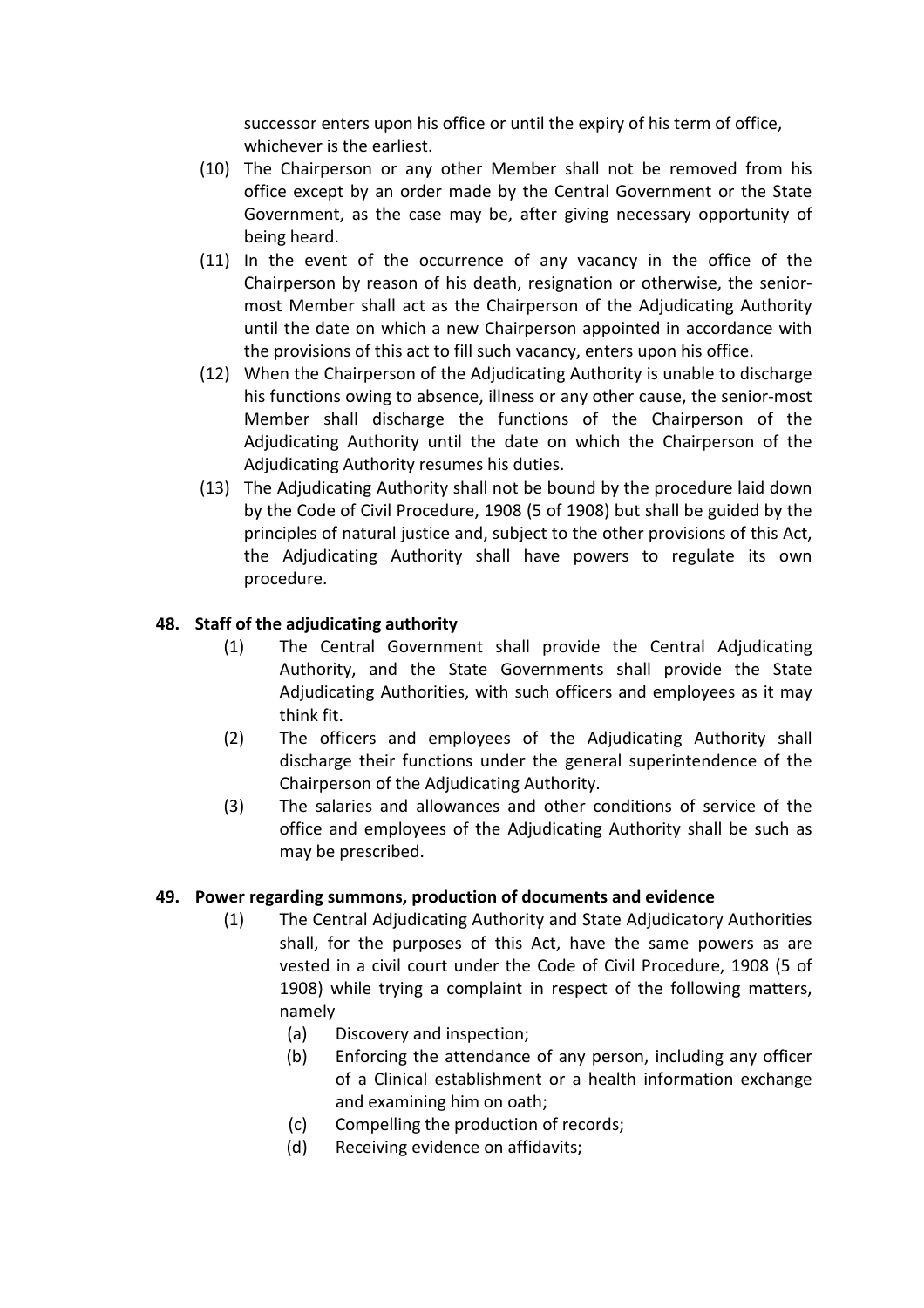- (e) Issuing commissions for examination of witnesses and documents; and
- (f) Any other matter which may be prescribed by the Central Government.
- (2) All persons so summoned shall be bound to attend in person or through authorized agents, as the Adjudicating Authority may direct, and shall be bound to state the truth upon any subject respecting which they are examined or make statements, and produce such documents as may be required.
- (3) Every proceeding under this section shall be deemed to be a judicial proceeding within the meaning of Section 193 and Section 228 of the Indian Penal Code (45 of 1860).

# **50. Civil court not to have jurisdiction**

No civil court shall have jurisdiction to entertain any suit or proceeding in respect of any matter which the Central Adjudicatory Authority or the State Adjudicatory Authority is empowered by or under this Act to determine and no injunction shall be granted by any court or other authority in respect of any action taken or to be taken in pursuance of any power conferred by or under this Act.

# **51. Appeal to High Court**

- (1) Any person aggrieved by any decision or order of the Central Adjudicatory Authority may file an appeal to the High Court within sixty-days from the date of communication of the decision or order of the Adjudicatory Authority to him on any question of law or fact arising out of such order.
- (2) Provided that the High Court may, if it is satisfied that the appellant was prevented by sufficient cause from filing the appeal within the said period, allow it to be filed within a further period not exceeding sixty days.

# CHAPTER VII MISCELLANEOUS PROVISIONS

#### **52. Act to supersede any other law**

(1) The provisions of this Act shall be taken to supersede any other law for the time being in force with respect to digital medical record, digital health record or digital personal/protected health information which is being referred to as 'digital health data' hereunder.

#### **53. Power of the Central Government to make rules**

(1) The Central Government may, by notification in the Official Gazette, make rules for the purposes of carrying out the provisions of this Act.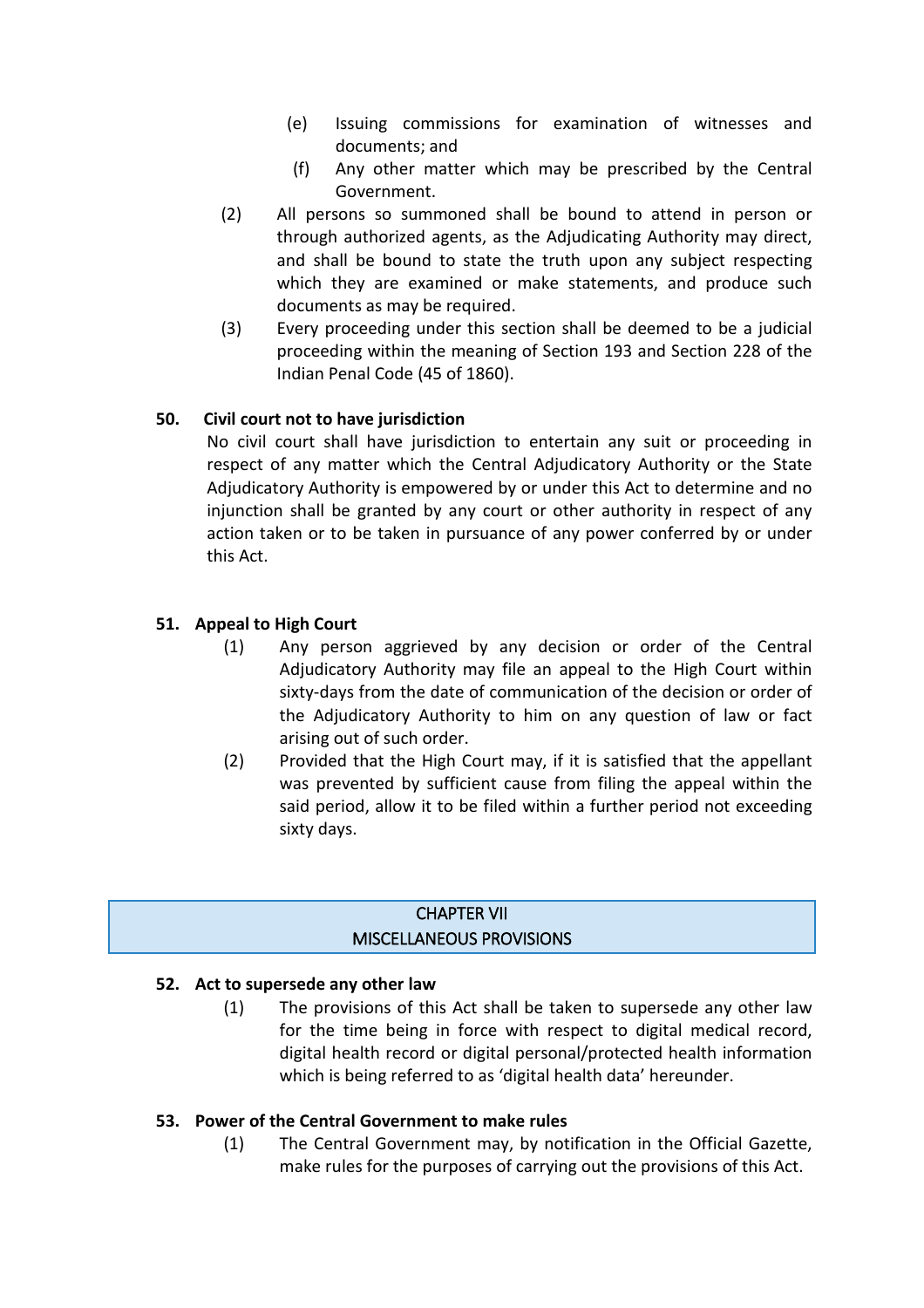(2) Every Rule made by the Central government under this Act shall be laid, as soon as may be after it is made, before each House of Parliament.

#### **54. Power of the State Government to make Rules –**

- (1) Subject to the other provisions of this Act, the State Government may, by notification in the Official Gazette, make rules for carrying out the purposes of this Act;
- (2) Every Rule made by the State government under this Act shall as soon as may be after its made, be placed in each House of the State Legislature, where there are two houses.

#### **55. Removal of difficulty by the government**

- (1) This Act shall be applied and construed to effectuate its general purpose to facilitate uniformity of the law/s with respect to the subject matters of this Act among all the States.
- (2) Notwithstanding the above, this Act does not restrict or limit the rights and obligations under any of the State laws or regulations, so long as the rights and obligations enumerated herein are fully complied with.
- (3) In the event of a conflict between this Act and other State or local laws or regulations, or administrative procedures, the provisions of this Act shall apply. However, the existing laws, rules and regulations, at national and State levels, shall continue to prevail to the extent of consistency with this Act and only portions thereof shall become severable and unenforceable to the extent of inconsistency with any provision of this Act.
- (4) The provisions of this Act are severable such that if any provision of this Act or its application to any person or circumstances is held invalid judicially, the invalidity shall not affect other provisions or applications of this Act which can be given effect to without the particular invalid provision or application.
- (5) Notwithstanding the above, the Governments shall undertake a comprehensive review of all the laws or provisions of laws related to health within 1 year of this Act coming into force for their compatibility with this Act.

\*\*\*